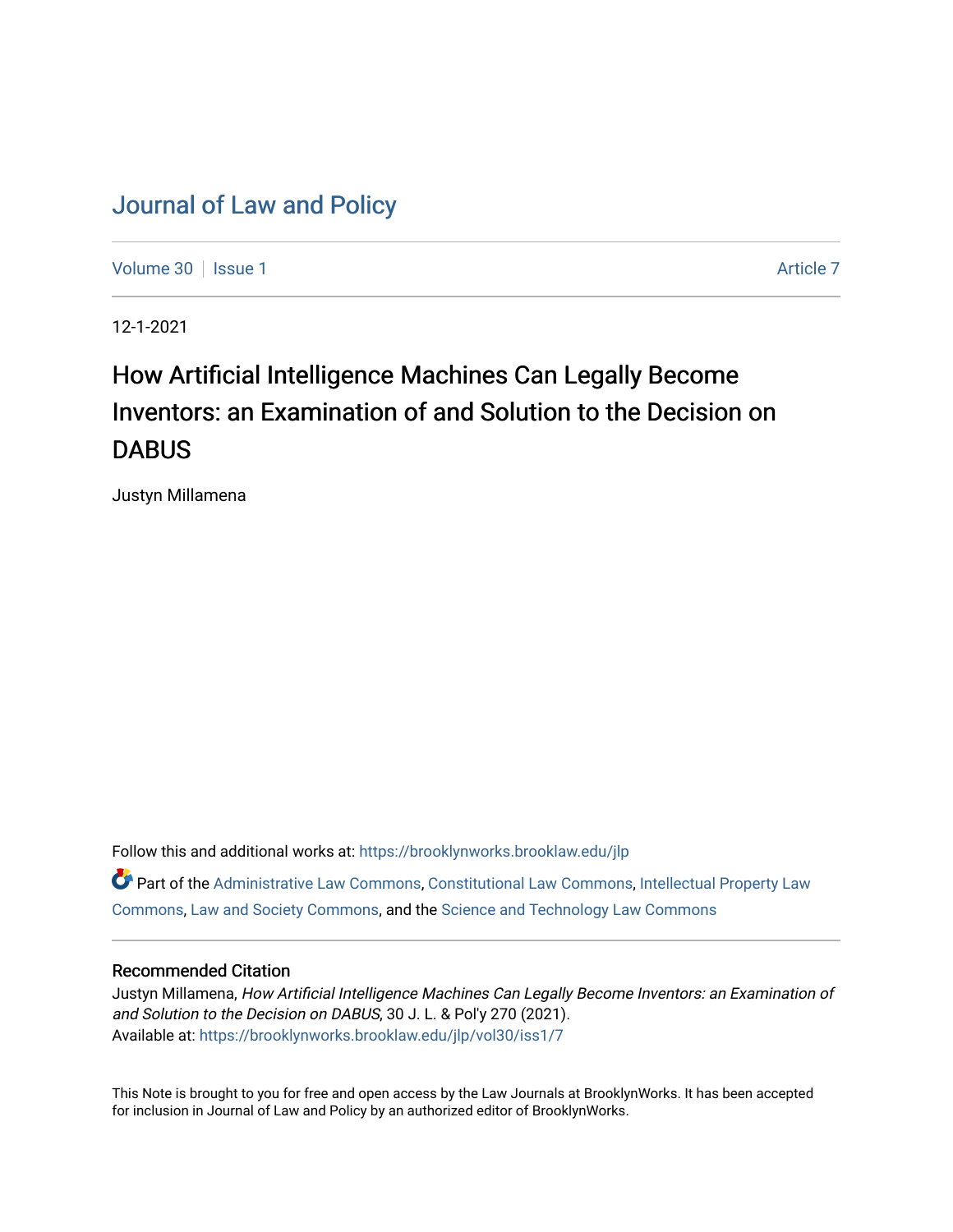### **HOW ARTIFICIAL INTELLIGENCE MACHINES CAN LEGALLY BECOME INVENTORS: AN EXAMINATION** OF AND SOLUTION TO THE DECISION ON DABUS

Justyn Millamena\*

With proliferation of Artificial Intelligence research and development, it is foreseeable that these machines will invent many new patentable technologies. However, the United States Patent and Trademark Office recently deemed a patent application incomplete for listing an AI machine as the inventor. If the USPTO's decision is not corrected, the patent system will be in danger because many fraudulent patent applications that list incorrect inventors will be filed. This would drastically change existing and settled inventorship jurisprudence and might endanger the patent protection over such patents. This Note argues that the USPTO's reasons for not allowing the Artificial Intelligence machine to be listed as an inventor are erroneous. First, AI machines with internal neural networks that allow for continual self-training to develop novel ideas satisfy the Conception Requirement. Second, the language of Title 35 of the U.S.C. does not inherently suggest a national person is required to be the inventor; it only requires a legal person to be the inventor. Therefore, this Note calls for the limited legal personhood of AI to serve the purpose of inventorship eligibility.

#### **INTRODUCTION**

A patent is a type of intellectual property that provides inventors with protection over new ideas and incentivizes investments in

<sup>\*</sup> J.D. Candidate, Brooklyn Law School, 2022; B.S., University of Connecticut, 2019. I would like to thank the entire *Journal of Law and Policy* staff for their hard work and patience. I would also like to thank my family for listening to my countless redrafts.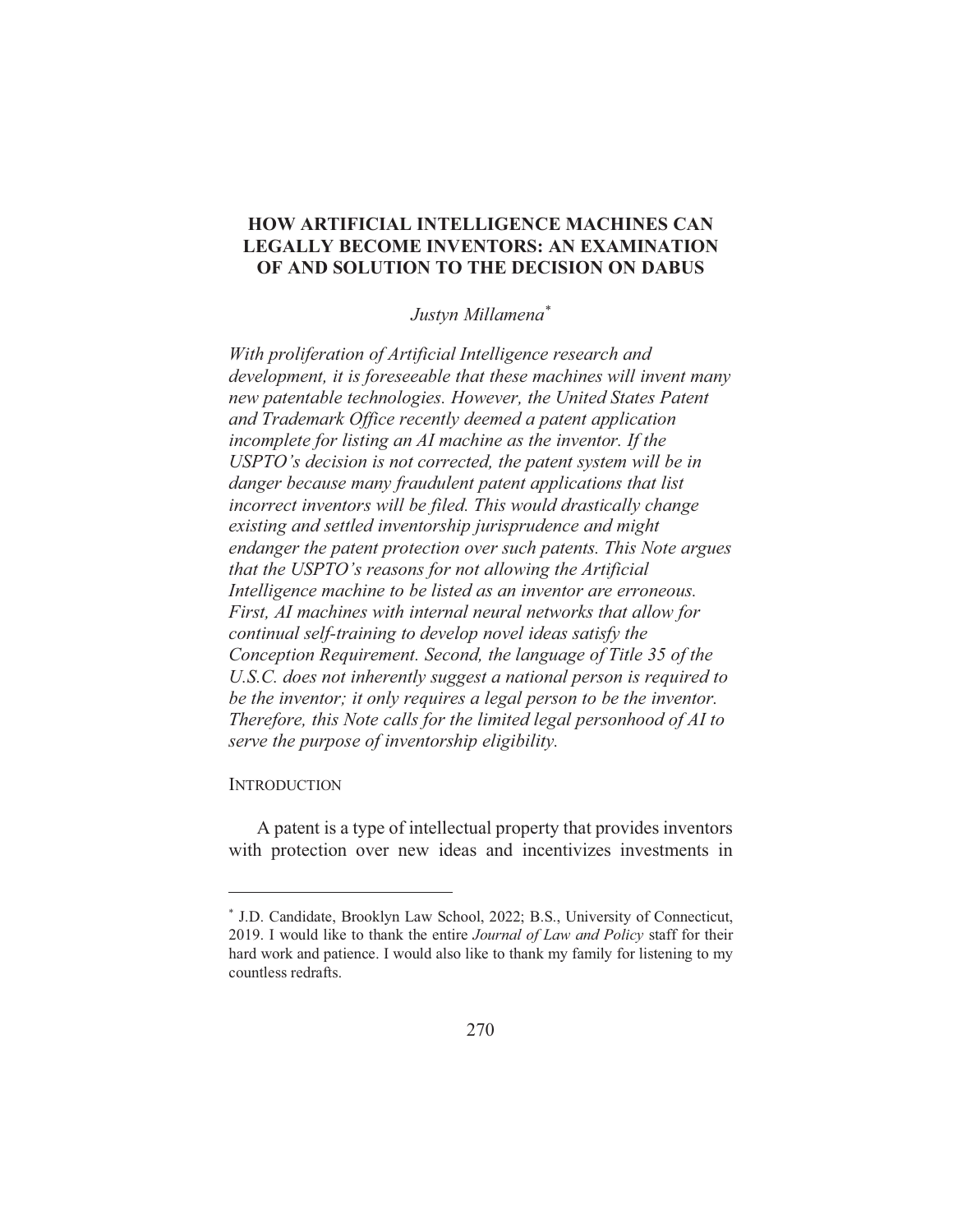innovation by granting a limited monopoly over a patented product or method.<sup>1</sup> As mandated by Article I, Section 8, Clause 8, of the United States Constitution, the United States Patent and Trademark Office ("USPTO") is employed by the legislative branch to "promote the Progress of Science and useful Arts, by securing for limited Times to Authors and Inventors the exclusive Right to their respective Writings and Discoveries."<sup>2</sup> This right conferred by the Constitution allows owners of a patent to use, exclude, and transfer ownership of this intellectual property. With this system in place, American industry flourishes with new products and employment opportunities that contribute to the strength of the U.S. economy.<sup>3</sup> In order to obtain a patent, an inventor must file an application through the USPTO.

The general requirements for patent protection are laid out by Title 35 of the United States Code ("U.S.C."); § 101 states: "Whoever invents or discovers any new and useful process, machine, manufacture, or composition of matter, or any new and useful improvements thereof, may obtain a patent thereof, subject to the conditions and requirements of this title."<sup>4</sup> The USPTO interprets this broad declaration to impose four requirements: (1) Double Patenting Prohibited; (2) Naming of the Inventor; (3) Subject Matter Eligibility; and (4) Utility.<sup>5</sup>

Additionally, an application data sheet ("ADS") may be attached to a provisional and nonprovisional patent application to provide necessary bibliographic data in a single document.<sup>6</sup> The ADS must

<sup>&</sup>lt;sup>1</sup> Patents, WORLD INTELL. PROP. ORG. (WIPO), https://www.wipo.int /patents/en/ (last visited Oct. 17, 2021).

<sup>&</sup>lt;sup>2</sup> See U.S. CONST. art. I,  $§ 8$ , cl. 8.

<sup>&</sup>lt;sup>3</sup> About Us, U.S. PAT. AND TRADE OFF., https://www.uspto.gov/about-us (last updated Feb. 9, 2021).

<sup>&</sup>lt;sup>4</sup> 35 U.S.C. § 101 (1952).

<sup>&</sup>lt;sup>5</sup> See U.S. PATENT AND TRADEMARK OFF., MANUAL OF PATENT EXAMINING PROCEDURE § 2104 (9th ed., rev. 10, June 2020) [hereinafter MPEP] (stating that Double Patenting Prohibited limits the number of obtainable patents on an invention to one; Naming of the Inventor requires the naming of the inventor(s) on the application; Subject Matter Eligibility requires that the invention (a) falls into one of the statutory categories of invention, and (b) must be directed towards a patent-eligible subject matter; Utility provides that the invention must have a utility that is specific, substantial and credible.).

 $6$  37 C.F.R.  $§$  1.76 (2018).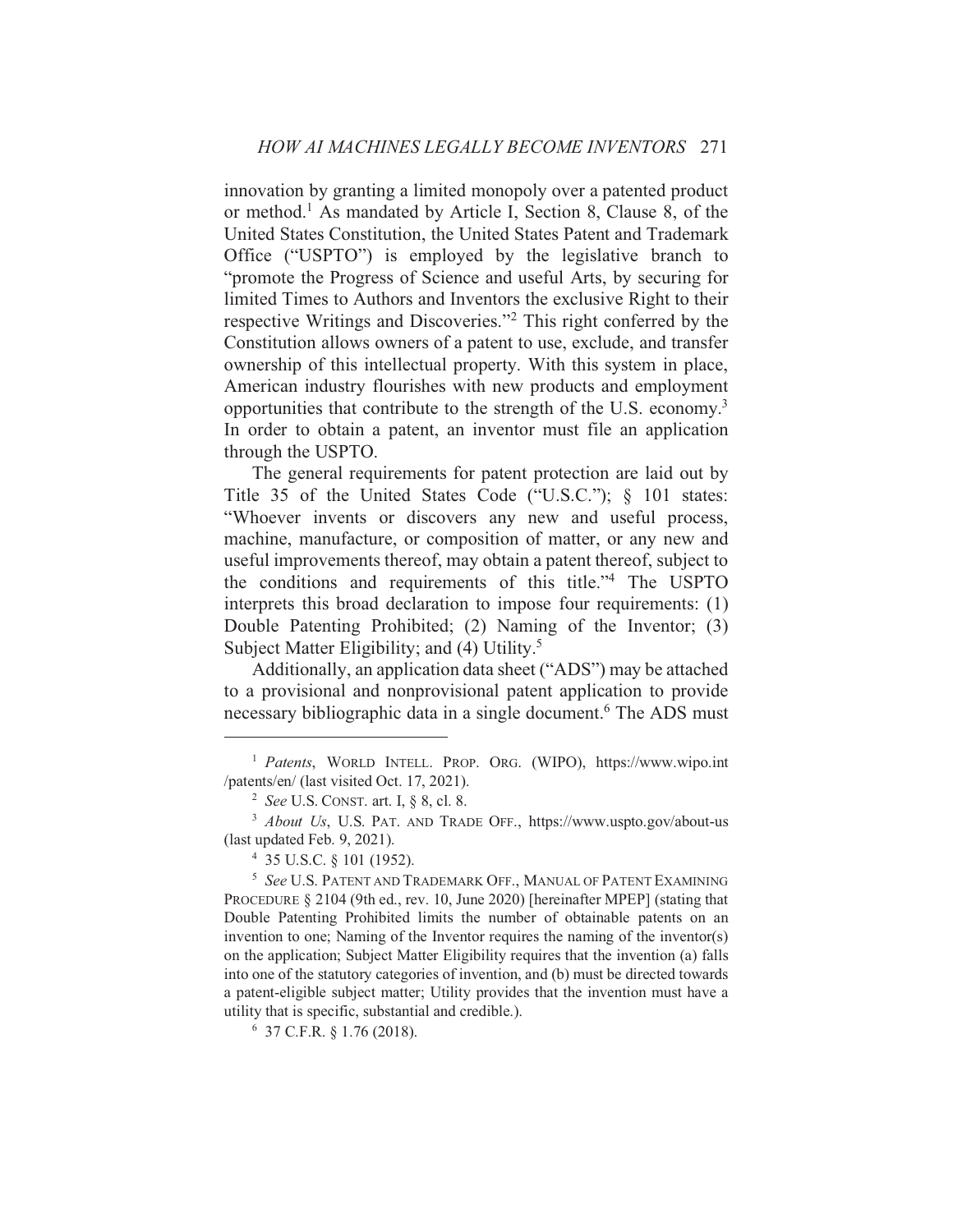contain inventor information including the legal name, residence, and mailing address of the inventor or each joint inventor.<sup>7</sup> The inventor listed in the ADS of a nonprovisional application is granted inventorship of the patent.<sup>8</sup>

If the application meets these basic requirements, the patent may be granted.<sup>9</sup> Title 35 of U.S.C.  $\S$  131 states that "[t] he Director shall cause an examination to be made of the application and the alleged new invention; and if on such examination it appears that the applicant is entitled to a patent under the law, the Director shall issue a patent thereof."<sup>10</sup> When a nonprovisional application is deemed incomplete under 35 U.S.C.  $\S$  111(a)—which details the general contents of an application—then "a Notice of Incomplete Application is prepared and mailed by" the Office of Patent Application Processing ("OPAP").<sup>11</sup> An application is considered incomplete by the OPAP if it does not contain the applicable filing fees, the surcharge, or a signed ADS providing the inventor information.<sup>12</sup> In these circumstances, the OPAP will give the applicant time, usually two months, to respond to the Notice to File Missing Parts and remedy the application.<sup>13</sup> If an applicant lists an incorrect inventor on their application, he or she is permitted to file a correction of inventorship by amendment.<sup>14</sup> Unlike the other application defects, when the application lists the incorrect inventor and "the applicant has not filed a request to correct inventorship under  $37$  C.F.R.  $\S$  1.48, the [OPAP] should reject the claims under 35 U.S.C. § 101 and 115."<sup>15</sup>

On July 29, 2019, Stephen L. Thaler filed a patent application for an invention that disclosed "Devices and Methods for Attracting

- <sup>11</sup> See MPEP, supra note 5, at 506.
- $12$  *Id.*

 $^7$  Id.

<sup>&</sup>lt;sup>8</sup> 37 C.F.R. § 1.41 (2018) ("The inventorship of a nonprovisional application under 35 U.S.C.  $\S$  111(a) is the inventor or joint inventors set forth in the application data sheet in accordance with  $\S 1.76$  filed before or concurrently with the inventor's oath or declaration.").

 $9\,$  35 U.S.C.  $\frac{101}{1}$ ; see MPEP, supra note 5.

<sup>&</sup>lt;sup>10</sup> 35 U.S.C. § 131.

 $13$  *Id.* 

<sup>&</sup>lt;sup>14</sup> 35 U.S.C. § 116.

<sup>&</sup>lt;sup>15</sup> MPEP, *supra* note 5 at 2104.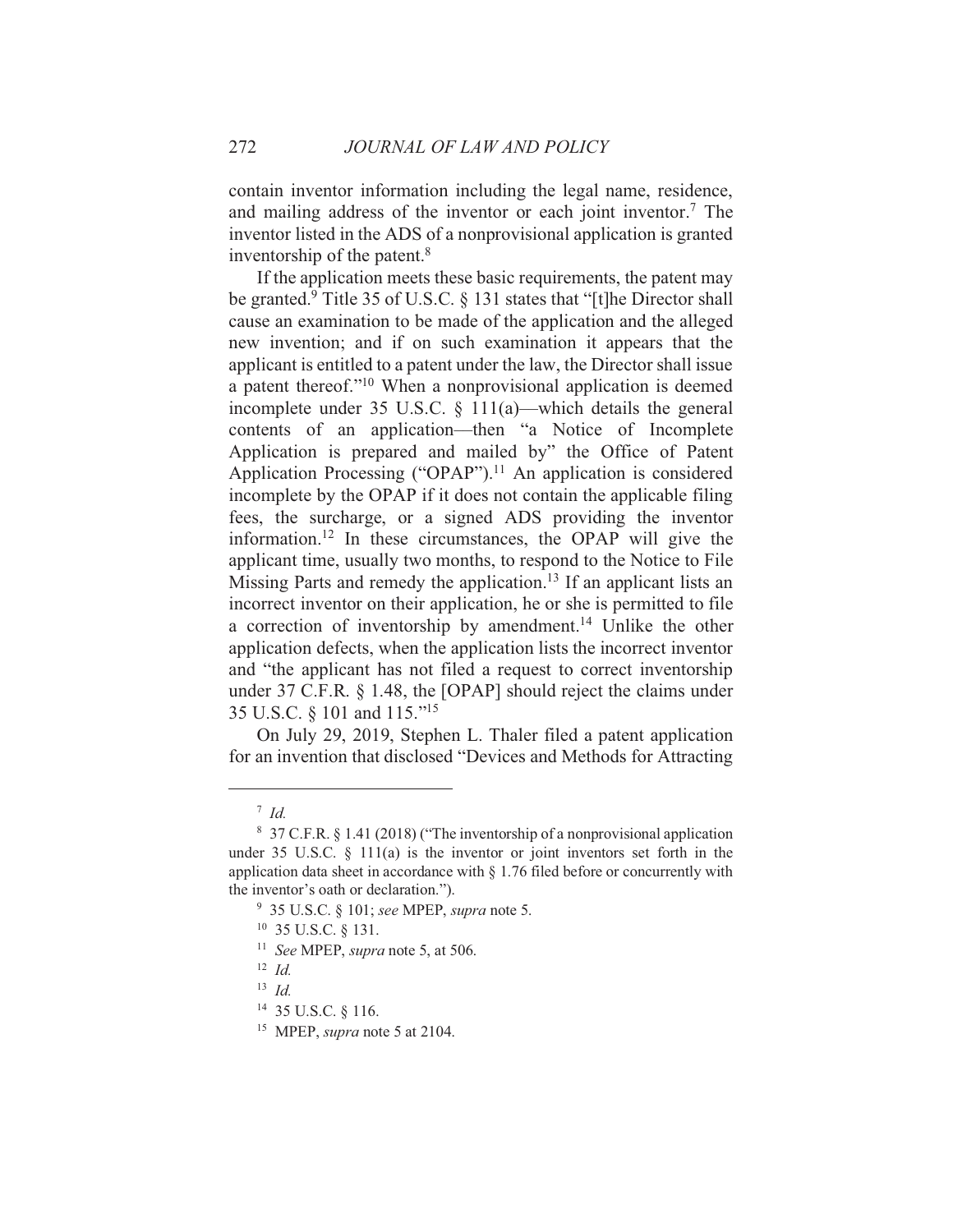Enhanced Attention."<sup>16</sup> Specifically, the invention utilizes rhythm and optimal fractal dimensions to "attract[] enhanced attention."<sup>17</sup> The ADS attached to the application listed an Artificial Intelligence ("AI") named "DABUS" as the sole inventor.<sup>18</sup> On August 8, 2019, the USPTO issued a Notice to File Missing Parts of Nonprovisional Application, which stated that the ADS did not identify "each inventor by his or her legal name."<sup>19</sup> After Thaler's petition seeking supervisory review and to vacate the Notice was dismissed, he petitioned for reconsideration of the decision on January 20, 2020.<sup>20</sup> In his petition, Thaler argued that the AI system, DABUS, was the inventor.<sup>21</sup> The USPTO denied Thaler's petition to vacate its Notice, effectively holding that an application is incomplete when it only lists an AI as the inventor.

This Note argues that AI machines like DABUS should be eligible to satisfy the inventorship requirement necessary to obtain patents. Part I of this Note explains the two requirements for patent inventorship: the Conception and the Natural Person Requirements. Part II analyzes Stephen Thaler's patent application on behalf of the "creativity machine" named DABUS, the decision of the USPTO,

<sup>&</sup>lt;sup>16</sup> See In re Application of Application No.: 16/524,350 Dec. Comm'r Pat., at 1-2 [hereinafter USPTO Decision on Petition] (Final decision by the USPTO denying Stephen L Thaler's request for the USPTO to reconsider its prior denial of his petition to vacate the agency's August 8, 2019 Notice to File Missing Parts of Nonprovisional Application), https://www.uspto.gov/sites/default/files /documents/16524350.pdf.

<sup>&</sup>lt;sup>17</sup> EUR. PAT. OFF., Amended Description with Annotations for Devices and Methods for Attracting Enhanced Attention, EUR. PAT. REG., at 4 https://register.epo.org/application?number=EP18275174 (last visited Oct. 2, 2021) (To access the cited information, one has to click on the "All Documents" under the box entitled "About this File" on the upper left hand corner of the webpage containing information on Stephen L. Thaler's European patent application. After clicking "All Documents" you will be directed to a different page with a registry of all the different documents that were submitted in connection with this European patent application. Click on the document entitled "Amended Description with Annotations for Devices and Methods for Attracting Enhanced Attention," to find a lengthy discussion on the unique information processing mechanism of the invention.).

<sup>&</sup>lt;sup>18</sup> *USPTO Decision on Petition, supra* note 16, at 1.

 $19$  *Id.* at 2.

 $20$  *Id.* 

 $^{21}$  *Id.* at 3-4.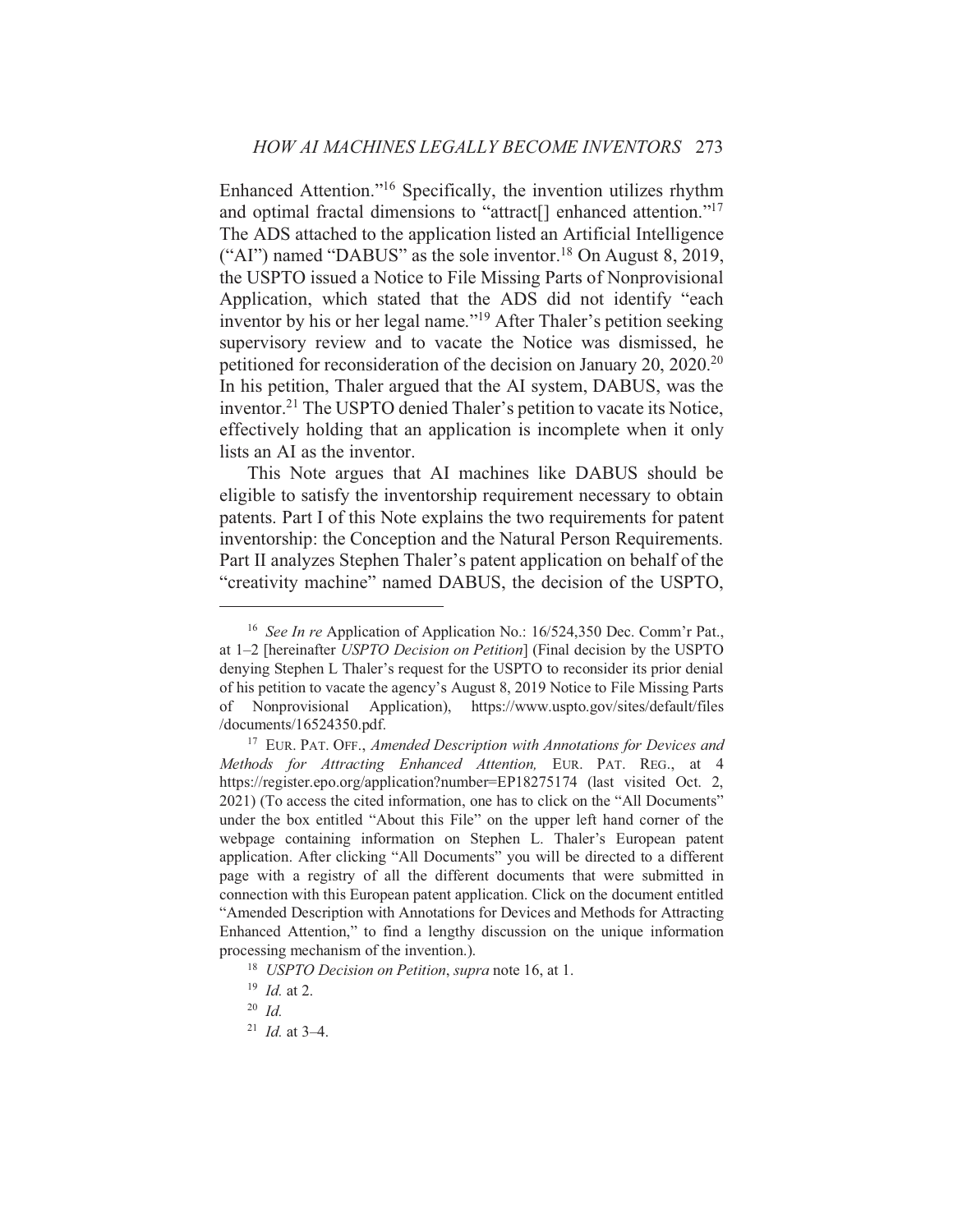and the dilemma that his patent application poses to inventorship jurisprudence. This Part presents how the USPTO used the Conception Requirement and the Natural Person Requirement to deny inventorship credit to DABUS. Part III of the Note argues that the USPTO and previous case law erroneously read the Natural Person Requirement from the statutory language, which only outlines a Legal Person Requirement. Part IV argues that DABUS' neural nets and novelty filters met the Conception Requirement, because they enabled it to conceive of the invention. Part V of this Note highlights the necessity of granting AI systems such as DABUS inventorship credit and demonstrates how AI machines can be granted inventorship credit, specifically by designating artificial personhood to AI and allowing AI to qualify as legally incapacitated persons. Importantly, this Note focuses solely on the barriers to AI satisfying the USPTO's inventorship requirement on applications. It is not within the scope of this Note to consider the other barriers that AI inventions face in obtaining patents—namely, the Double Patenting, Subject Matter Eligibility, and Utility requirements.

#### I. THE TWO REQUIREMENTS OF INVENTORSHIP

An inventor is defined by 35 U.S.C.  $\S$  100(f) as "the individual or, if a joint invention, the individuals collectively who invented or discovered the subject matter of the invention."<sup>22</sup> Courts have interpreted this definition to require two elements: (1) that the inventor actually conceived the invention ("Conception" Requirement"); and (2) that the inventor be a natural person ("Natural Person Requirement").<sup>23</sup> While related, each requirement has been independently derived by courts from the statute.

<sup>&</sup>lt;sup>22</sup> 35 U.S.C. § 100.

<sup>&</sup>lt;sup>23</sup> See generally Univ. of Utah v. Max-Planck-Gesellschaft Zur, 734 F.3d 1315 (Fed. Cir. 2013); Beech Aircraft Corp. v. EDO Corp., 990 F.2d 1237 (Fed. Cir. 1993).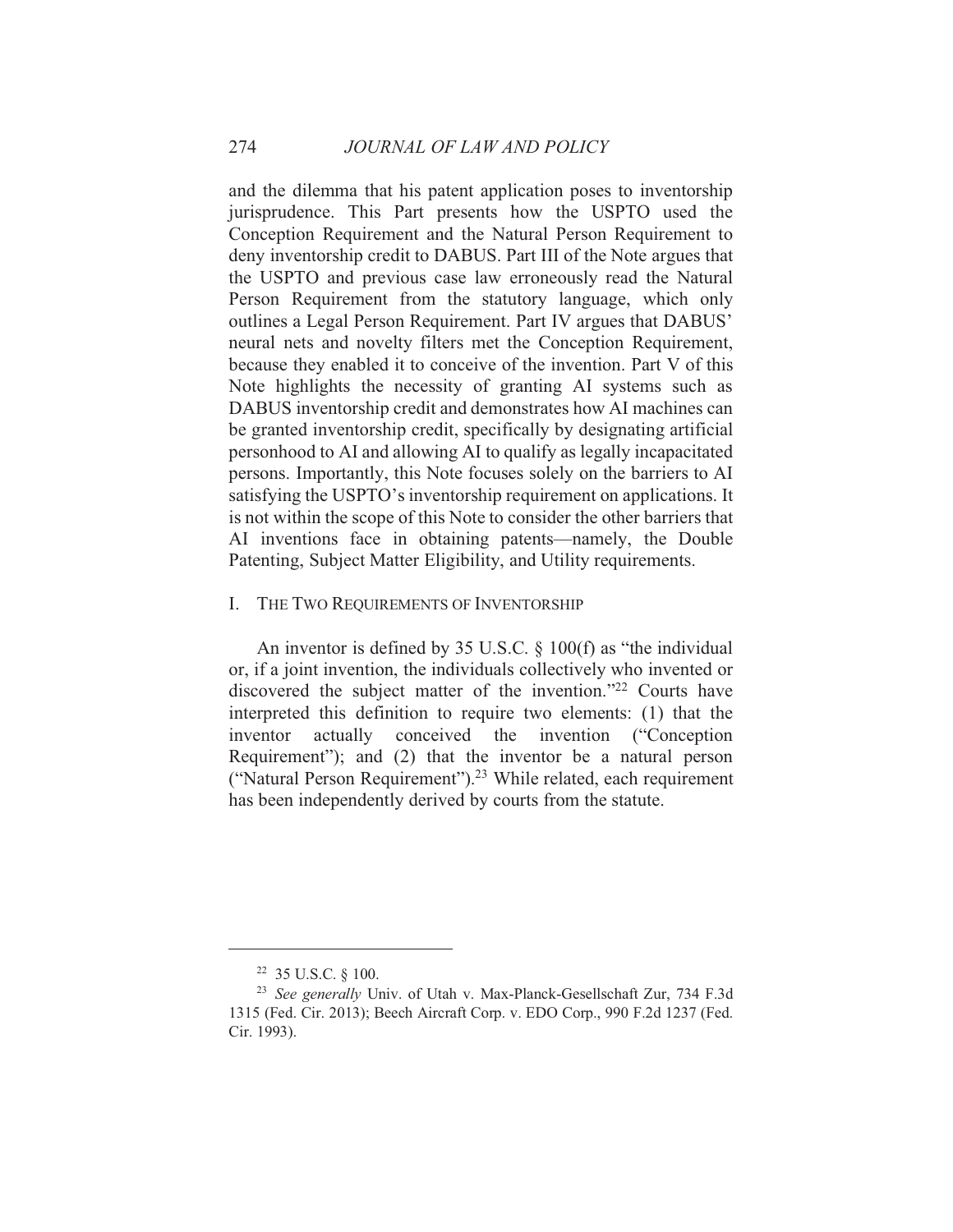#### A. The Conception Requirement

At its core, the question of inventorship "is a question of who actually invented the subject matter claimed in a patent."24 Inventorship is determined by the individual or individuals who contributed to the conception of the invention,  $25$  as conception is considered "[t] he threshold question in determining inventorship."26 Conception is "the touchstone of inventorship, the completion of the mental part of the invention."<sup>27</sup> This "mental part" is "the formation in the mind of the inventor, of a definite and permanent idea of the complete and operative invention, as it is hereafter to be applied in practice."<sup>28</sup> An idea is considered definite and permanent "when the inventor has a specific, settled idea, a particular solution to the problem at hand, not just a general goal or research plan he hopes to pursue."<sup>29</sup> Conception is established "when the idea is so clearly defined in the inventor's mind that only ordinary skill would be necessary to reduce the invention to practice, without extensive research or experimentation."<sup>30</sup> If an individual does not "contribute<sup>[]</sup> to the conception of the invention, he is not an inventor. $\frac{1}{31}$ 

Proving complete conception is a factual matter and therefore "must be clearly established by proof."<sup>32</sup> "[U]nsupported evidence of the alleged inventor . . . [cannot] be received as sufficient proof of the fact or prior conception."33 Proof of conception can be shown by:

> Any full and accurate description of the invention, either in words or drawings or by model, if it be of a

<sup>&</sup>lt;sup>24</sup> Beech Aircraft Corp., 990 F.2d at 1248.

<sup>&</sup>lt;sup>25</sup> See MPEP, supra note 5, at 2100-18.

<sup>&</sup>lt;sup>26</sup> In re Hardee, 223 U.S.P.Q. 1122, 1123 (Dec. Comm'r Pat. 1984).

<sup>&</sup>lt;sup>27</sup> Burroughs Wellcome Co. v. Barr Lab'ys., Inc., 40 F.3d 1223, 1227-28 (Fed. Cir. 1994).

<sup>&</sup>lt;sup>28</sup> Id. at 1228 (quoting Hybritech Inc. v. Monoclonal Antibodies, Inc., 802 F.2d 1367, 1367 (Fed. Cir. 1986)).

 $^{29}$  *Id.* 

 $30$  *Id.* 

<sup>&</sup>lt;sup>31</sup> In re Hardee, 223 U.S.P.Q. at 1123.

<sup>&</sup>lt;sup>32</sup> Mergenthaler v. Scudder, 11 App. D.C. 264, 276 (1897).

 $33$  *Id.* at 278.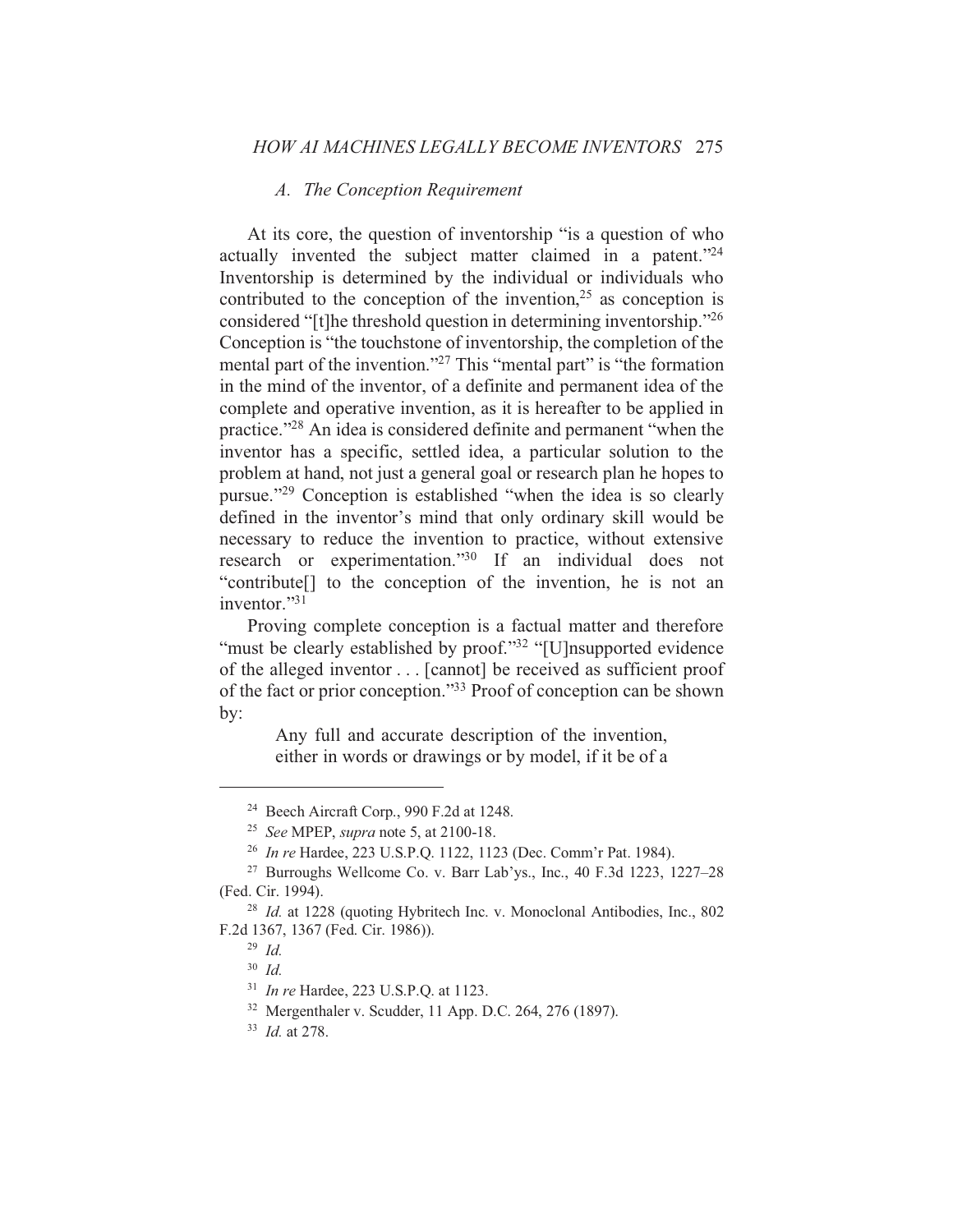machine, or even an unsuccessful effort to embody the conception when the effort discloses that the idea was complete, will suffice, although the attempt to represent it may have failed.<sup>34</sup>

Such a disclosure is sufficient to "enable the inventor or others skilled in the art to reduce the conception to practice without any further exercise of inventive skill."35 The conception analysis thus looks at whether the inventor can "describe his invention with particularity."<sup>36</sup> Such particularity would allow others skilled in the art to develop the invention or use the method from the inventor's disclosure alone. This ensures that the inventor has a developed idea of the "complete mental picture of the invention."37

After definiteness has been established, "all that remains to be accomplished, in order to perfect the act or instrument, belongs to the department of construction, not invention."<sup>38</sup> In other words, the invention does not need not to be constructed in order for conception to be complete.<sup>39</sup> Additionally, conception can be complete even if the inventor does not know whether his invention works.<sup>40</sup> Therefore, reduction to practice—the construction of an item subject to patent or the carrying of a process for a patent-is irrelevant in defining an inventor. $41$  This is essential because, otherwise, someone who merely constructs the claimed material, rather than the original innovator herself, would be rewarded.<sup>42</sup> Therefore, reduction to practice can be accomplished by another without the inventor losing patent rights.

<sup>38</sup> Mergenthaler v. Scudder, 11 App. D.C. at 276.

 $39$  *Id.* 

 $34$  *Id.* at 279.

 $35$  *Id.* 

<sup>&</sup>lt;sup>36</sup> Burroughs Wellcome Co. v. Barr Lab'ys., Inc., 40 F.3d 1223, 1228 (Fed. Cir. 1994).

 $37$  *Id.* 

<sup>&</sup>lt;sup>40</sup> See Applegate v. Scherer, 332 F.2d 571, 573 (C.C.P.A. 1964).

<sup>&</sup>lt;sup>41</sup> In re Hardee, 223 U.S.P.Q. 1122, 1123 (Dec. Comm'r Pat. 1984).

 $42$  *Applegate*, 332 F.2d at 573.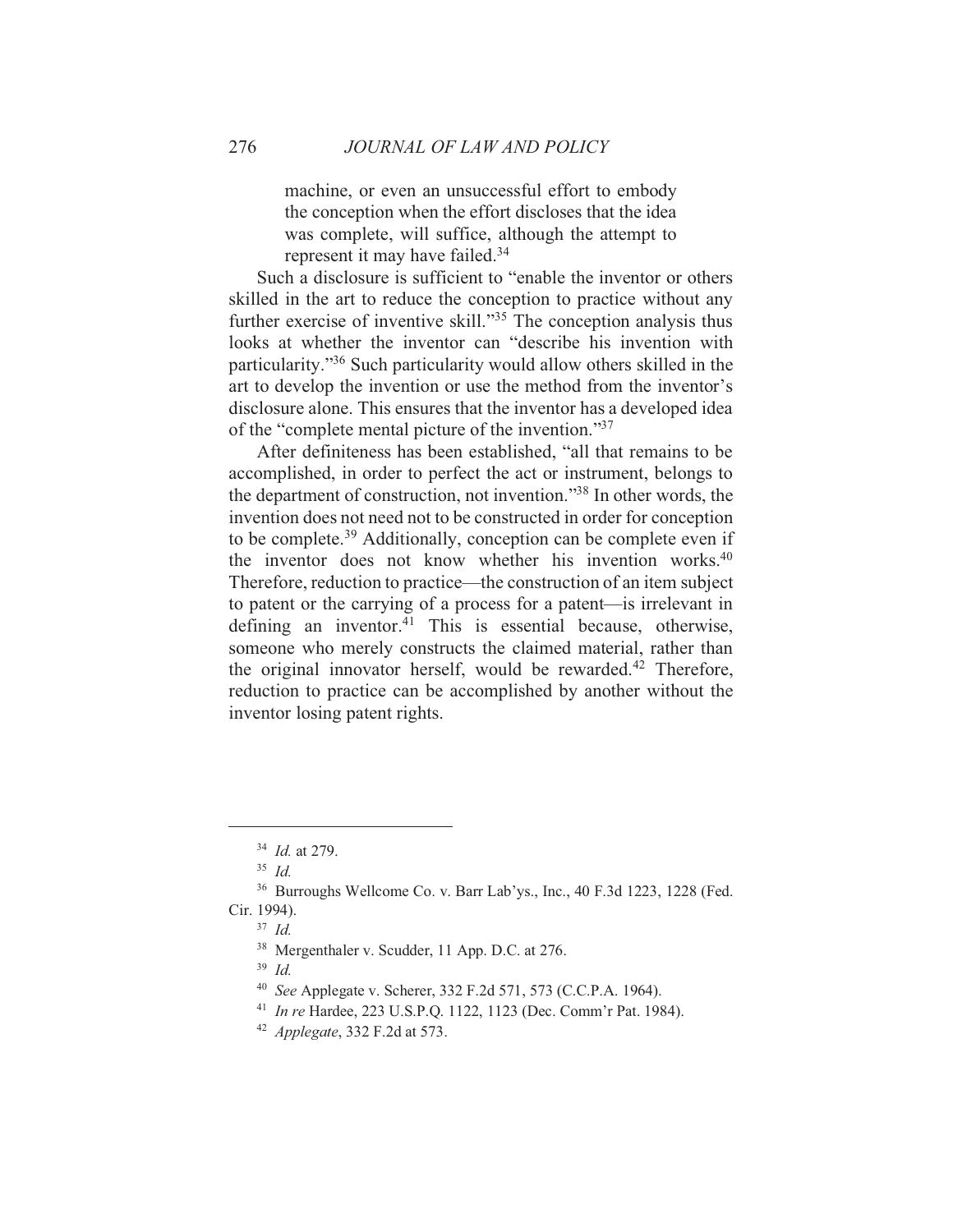#### **B.** The Natural Person Requirement

In several court decisions, the Federal Circuit has limited "individuals" in the statutory inventor definition to mean "natural persons."<sup>43</sup> Under Black's Law Dictionary ("BLD"), a "natural person" is "a human being, naturally born, versus a legally generated juridical person."<sup>44</sup> A "juridical person," as defined by BLD, is an "entity... that is not a single natural person... recognized as a legal authority having a distinct identity, a legal personality."<sup>45</sup> The juridical person is also referred to as an artificial person or legal person.<sup>46</sup> In general, legal personality means that persons have the ability to obtain legal rights and duties within a legal system.<sup>47</sup> Both natural persons and artificial persons possess legal personality.<sup>48</sup>

There are distinct differences and similarities between how the law treats natural persons versus artificial persons. Natural persons have biological and human markers such as birth, death, and reproduction, all of which, in turn, lead to separate rights such as parental and reproductive rights.<sup>49</sup> Additionally, natural persons are "embodied subjects," subject to physical experiences like incarceration and in-person voting.<sup>50</sup> Legal persons lack these characteristics but are still extended many of the same rights that natural persons are afforded.<sup>51</sup> For instance, legal persons retain the

<sup>&</sup>lt;sup>43</sup> See Univ. of Utah v. Max-Planck-Gesellschaft Zur, 734 F.3d 1315, 1323 (Fed. Cir. 2013); see also Burroughs Wellcome Co. v. Barr Lab'ys., Inc., 40 F.3d 1223 (Fed. Cir. 1994).

<sup>&</sup>lt;sup>44</sup> Definition of Natural Person, BLACK'S LAW DICTIONARY (2d. ed. 1910).

<sup>&</sup>lt;sup>45</sup> Definition of Juridical Person, BLACK'S LAW DICTIONARY (2d. ed. 1910).  $46$  *Id.* 

<sup>&</sup>lt;sup>47</sup> See Britta van Beers, The Changing Nature of Law's Natural Person: The Impact of Emerging Technologies on the Legal Concept of the Person, 18 GERMAN L.J. 559, 559-61 (2017) (discussing that both natural persons and artificial persons bear legal rights and duties).

 $48$  See id.

 $49$  *Id.* at 563-64.

 $50$  *Id.* at 562.

 $^{51}$  *Id.* at 564 ("T] he rights of artificial persons are expanding to include rights that were formerly attributed exclusively to natural persons.").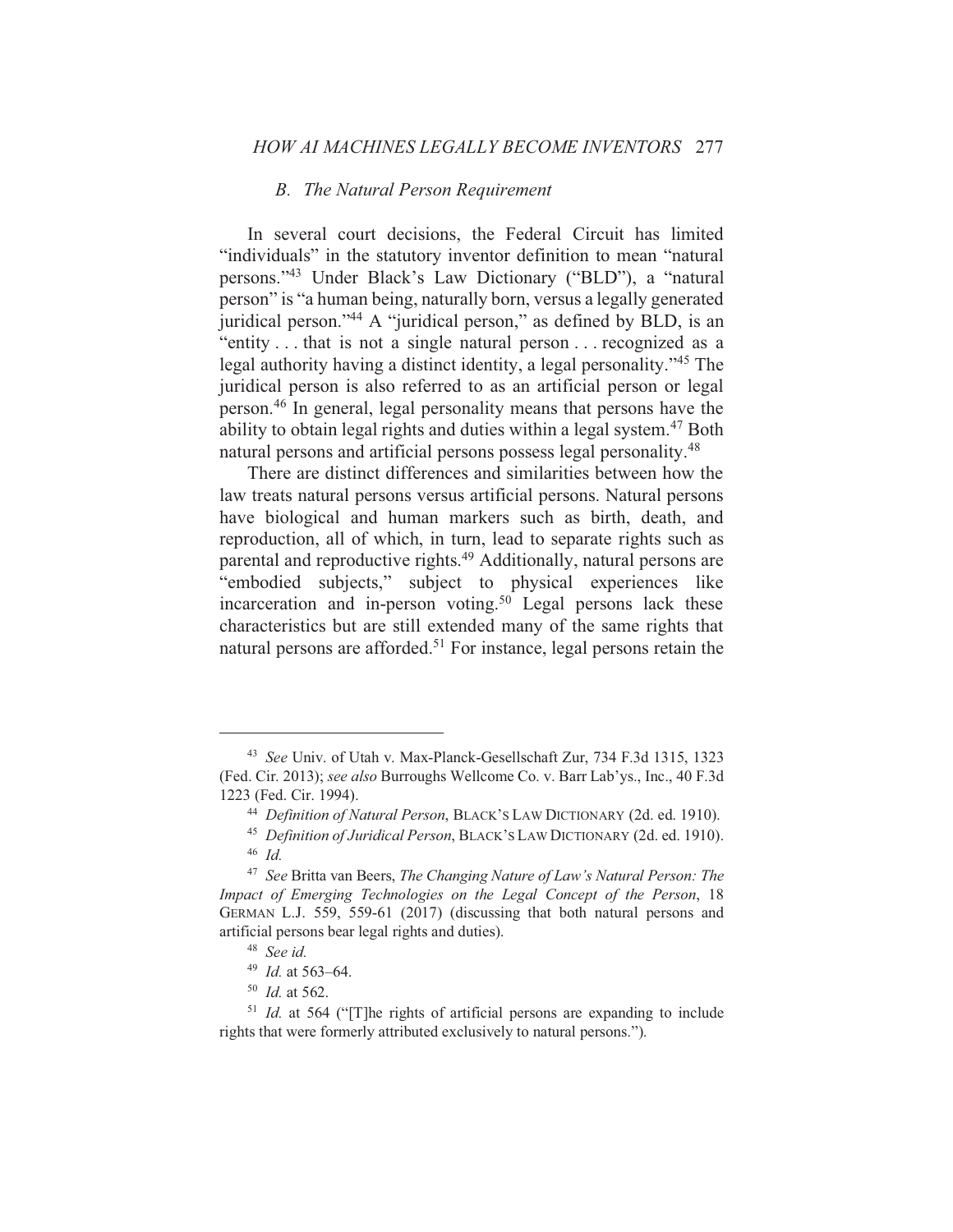right to enter into contracts, to sue or be sued, and to equal protection under the Fourteenth Amendment.<sup>52</sup>

The Federal Circuit has exclusive jurisdiction over patent infringement appeals and has dealt with various cases involving contested inventorship.<sup>53</sup> In Beech Aircraft Corp. v. EDO Corp., the court held that a corporation could not be declared an inventor because "only natural persons can be 'inventors."<sup>54</sup> In several cases, the court reasoned that the Conception Requirement demands that inventors must be natural persons because only natural persons can manifest ideas of an invention sufficient to satisfy that element.<sup>55</sup> Pointing to the necessity of conception, the court in Univ. of Utah stated that "[t]o perform this mental act, inventors must be natural persons and cannot be corporations or sovereigns."<sup>56</sup> In sum, the modern jurisprudence of inventorship prohibits legal persons from obtaining inventorship.

Instead of leaning on the Conception Requirement, the court in Beech interpreted 35 U.S.C. §§ 115-118 to limit inventorship to natural persons.<sup>57</sup> However, on their face, these statutes contain no reference to natural persons.<sup>58</sup> 35 U.S.C.  $\&$  115 requires that a patent application:  $(1)$  name an inventor; and  $(2)$  have the inventor "execute an oath or declaration in connection with the application."<sup>59</sup> 35 U.S.C.  $\frac{1}{9}$  116 provides clarification on who can qualify as a joint inventor and permits amendments when an application contains an erroneous or missing inventor.<sup>60</sup> 35 U.S.C.

<sup>&</sup>lt;sup>52</sup> Santa Clara Cnty. v. S. Pac. R.R. Co., 118 U.S. 394, 396 (1886) (highlighting Justice Waite's statement that the Fourteenth Amendment gives equal protection of laws to all persons, even corporations).

<sup>&</sup>lt;sup>53</sup> See Univ. of Utah v. Max-Planck-Gesellschaft Zur, 734 F.3d 1315, 1323 (Fed. Cir. 2013); see also Beech Aircraft Corp. v. EDO Corp., 990 F.2d 1237, 1248 (Fed. Cir. 1993).

<sup>&</sup>lt;sup>54</sup> Beech Aircraft Corp., 990 F.2d at 1248 (referencing 35 U.S.C. §§ 115–  $118$ ).

<sup>&</sup>lt;sup>55</sup> Univ. of Utah, 734 F.3d at 1323. See Burroughs Wellcome Co. v. Barr Lab'ys, Inc., 828 F. Supp. 1208, 1214 (E.D.N.C. 1993), aff'd in part, vacated in part, 40 F.3d 1223 (Fed. Cir. 1994).

<sup>&</sup>lt;sup>56</sup> Univ. of Utah, 734 F.3d at 1323.

<sup>&</sup>lt;sup>57</sup> Beech Aircraft Corp., 990 F.2d at 1248.

<sup>&</sup>lt;sup>58</sup> See 35 U.S.C. §§ 115-118 (2015).

<sup>&</sup>lt;sup>59</sup> 35 U.S.C. § 115.

<sup>&</sup>lt;sup>60</sup> 35 U.S.C. § 116.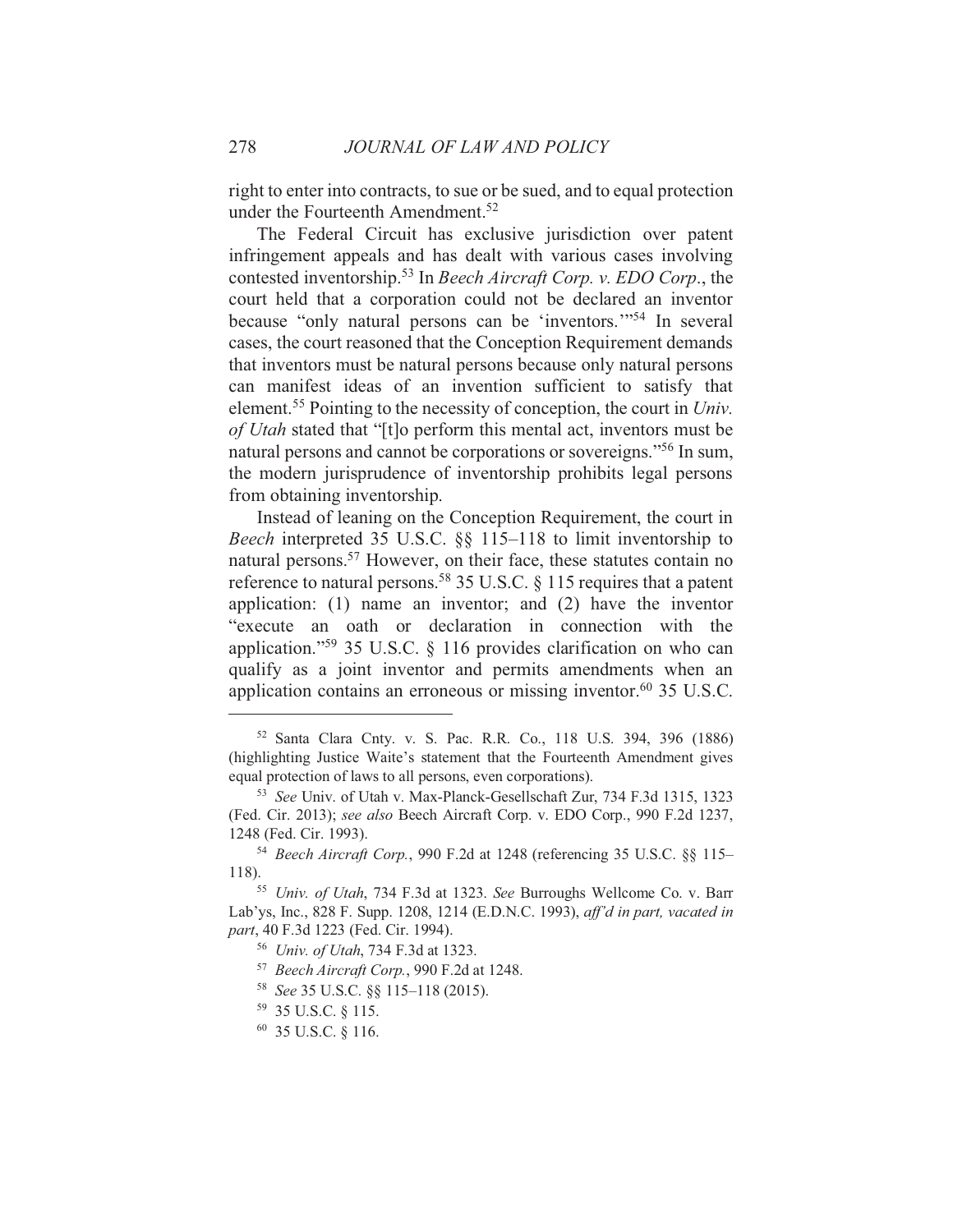§ 117 permits legal representation of "deceased inventors and those under legal incapacity" for patent applications.<sup>61</sup> 35 U.S.C. § 118 permits filings by those other than inventors.<sup>62</sup>

Virtually no cases have elaborated on the reading of these statutes to mean that inventorship is limited to natural persons. Subsequently, however, courts have emphasized the Conception Requirement to hold that legal persons cannot be inventors.<sup>63</sup> In Florida Power & Light Company v. LIXI, Inc., et al., the court denied inventorship to a corporation stating that "it is well settled that 'only natural persons can be inventors' because only 'individuals, not corporations create inventions."<sup>64</sup> In *Univ. of* Utah, the court held that "a State has no core sovereign interest in inventorship . . . . It is axiomatic that inventors are the individuals that conceive of the invention."<sup>65</sup> After citing this Conception Requirement, the court held that conception can only be performed by natural persons, and therefore, no non-natural person can be an inventor.<sup>66</sup> These holdings have been used to deny inventorship to legal persons including corporations, states, the government, and now Artificial Intelligence.<sup>67</sup>

#### II. THE DABUS APPLICATION AND USPTO DECISION

On January 20, 2020, Thaler petitioned for a reconsideration of the USPTO's late December 2019 decision, in which the Office refused to vacate the Notice to File Missing Parts on Thaler's

<sup>&</sup>lt;sup>61</sup> 35 U.S.C. § 117.

<sup>&</sup>lt;sup>62</sup> 35 U.S.C. § 118.

<sup>&</sup>lt;sup>63</sup> See Univ. of Utah v. Max-Planck-Gesellschaft Zur, 734 F.3d 1315, 1323 (Fed. Cir. 2013) (distinguishing between patent ownership and patent inventorship and reasoning that because conception requires a mental act, "inventors must be natural persons and cannot be corporations or sovereigns"); see also Fla. Power & Light Co. v. Lixi, Inc., No. 11-80847-Civ-Hopkins, 2012 WL 12868740, at \*3 (S.D. Fla. July 12, 2012) (finding that a breach of contract claim accrued only upon the necessary assignment of rights by investors to a corporation).

<sup>&</sup>lt;sup>64</sup> Fla. Power & Light Co., at \*8 n.5 (emphasis added).

<sup>&</sup>lt;sup>65</sup> Univ. of Utah, 734 F.3d at 1323.

 $^{66}$  Id.

<sup>&</sup>lt;sup>67</sup> USPTO Decision on Petition, supra note 16, at 6.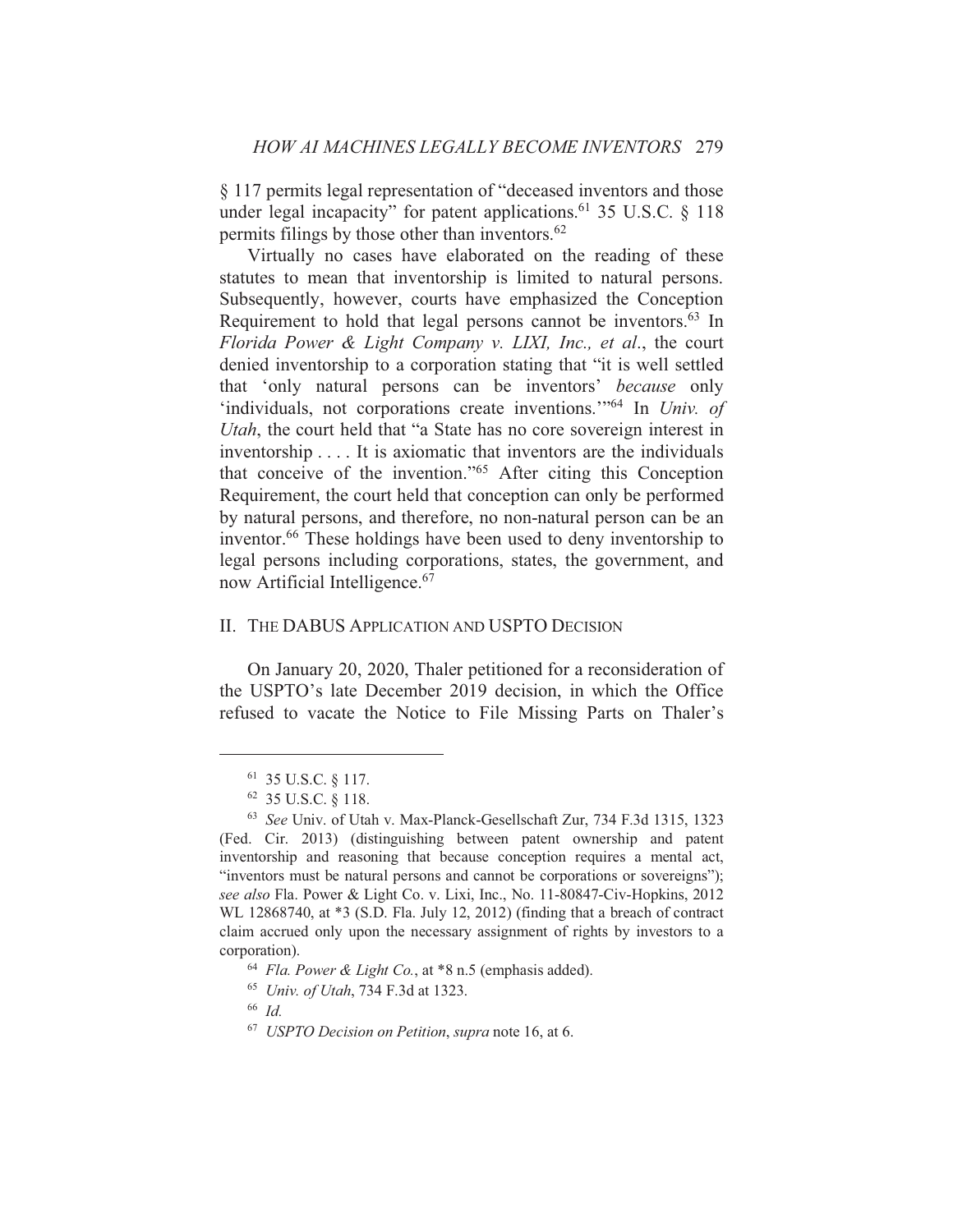Nonprovisional Application.<sup>68</sup> In particular, the Office flagged Thaler's attached ADS—which listed DABUS as the sole inventor of the patent-as incomplete because it did not identify "each inventor by his or her legal name."<sup>69</sup> In response, Thaler argued that he did identify the inventor because DABUS created the invention.<sup>70</sup> While most AI today are machine learning and generally require a human to interpret the results,<sup>71</sup> the petitioner asserted that "DABUS" was "not created to solve any particular problem" and "recognized the novelty and salience" of the invention.<sup>72</sup> Additionally, Thaler argued that inventorship should not be limited to natural persons and should extend to who or what actually invented the invention.<sup>73</sup> On April 22, 2020, the USPTO denied Thaler's petition for reconsideration and rested its decision on the Conception and Natural Person Requirements.<sup>74</sup>

#### A. The USPTO's Use of the Natural Person Requirement

In response to the petitioner's call to extend inventorship beyond natural persons, the USPTO said that both Title 35 of the United States Code and federal case law preclude such a broad interpretation.<sup>75</sup> Not only did it follow previous courts and read 35 U.S.C.  $\S$  100 and 35 U.S.C.  $\S$  115–118 to limit inventorship to natural persons, but the USPTO also read the language of 35 U.S.C. § 101, Title 37 of the Code of Federal Regulations ("CFR") and the Manual of Patent Examining Procedure ("MPEP") to imply the same limitation.<sup>76</sup> By including these statutes and regulations in its interpretation, the USPTO attempted to codify the Natural Person Requirement.

 $68$  *Id.* at 1-2.

 $^{69}$  *Id.* at 3-4.

 $70$  Id

<sup>&</sup>lt;sup>71</sup> Stephanie Skaff et al., Artificial Intelligence Can't Patent Inventions: So What?, IP WATCHDOG (July 13, 2020), https://www.ipwatchdog.com /2020/07/13/artificial-intelligence-cant-patent-inventions/id=123226/.

<sup>&</sup>lt;sup>72</sup> USPTO Decision on Petition, supra note 16, at 4.

 $73$  Id.

 $74$  *Id.* at 8.

 $^{75}$  *Id.* 6-7.

 $76$  *Id.*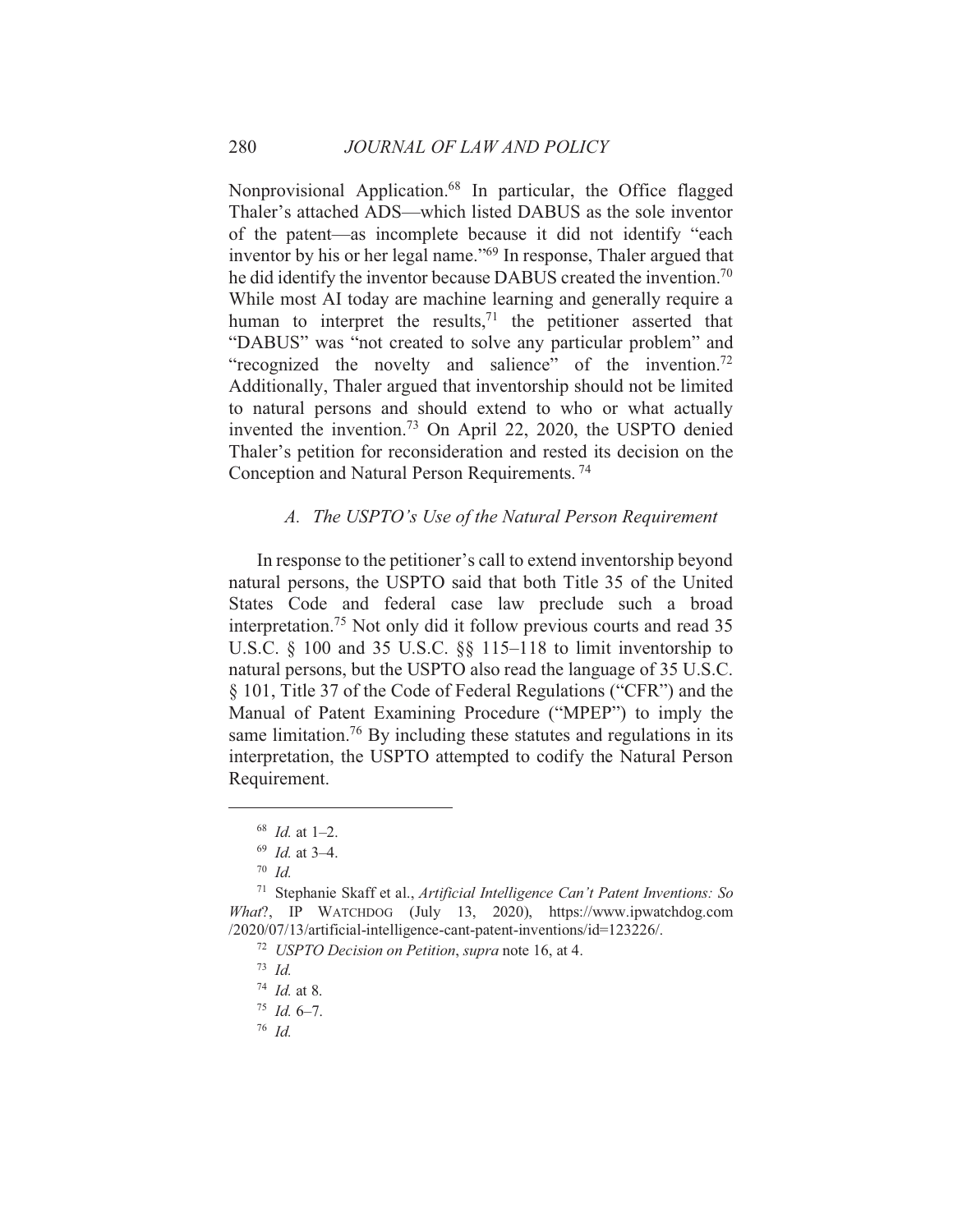Using Title 35 of the U.S.C., the USPTO argued the existence of the Natural Person Requirement. Specifically, the USPTO argued that the inclusion of the words "persons," "individuals," "whoever," and "himself/herself" suggest that the statute only applies to natural persons. 35 U.S.C.  $\S$  115(a) requires that an inventor be listed on a claimed application:

> An application for patent that is filed under section  $111(a)$  or commences the national stage under section 371 shall include, or be amended to include, the name of the inventor for any invention claimed in the application. Except as otherwise provided in this section, each individual who is the inventor or a joint inventor of a claimed invention in an application for patent shall execute an oath or declaration in connection with the application.<sup>77</sup>

Construing other provisions within the U.S.C., the USPTO determined that the term "inventor" in this section refers to natural persons.<sup>78</sup>

The USPTO took the word "person" in several provisions of Title 35 of the U.S.C. to mean that AI machines are ineligible for inventor status.<sup>79</sup> Additionally, the USPTO highlighted the oath and declaration requirement of 35 U.S.C.  $\S$  115(a), which states that the inventor "shall execute an oath or declaration in connection with the application."<sup>80</sup> Relying on 35 U.S.C. §  $115(h)(1)$ , <sup>81</sup> the USPTO determined that this oath must be executed by a "person."<sup>82</sup> To further emphasize its point, the USPTO also pointed to "person" included in Title 37 of the CFR and the MPEP.<sup>83</sup> For example, 37 C.F.R.  $\S$  1.27(a)(1) states, "A *person*, as used in paragraph (c) of this section, means any *inventor* or other individual."<sup>84</sup> In their

<sup>77 35</sup> U.S.C. § 115(a).

<sup>&</sup>lt;sup>78</sup> USPTO Decision on Petition, supra note 16, at 5.

 $79$  Id.

 $80$  Id.

<sup>&</sup>lt;sup>81</sup> *Id.* at 4 ("[a]ny person making a statement required under this section may withdraw, replace, or otherwise correct the statement at any time" (quoting 35 U.S.C. §  $115(h)(1))$ ).

 $82$  *Id.* 

 $83$  *Id.* at 5.

 $84$  37 C.F.R.  $\S 1.27(a)(1)$  (emphasis added).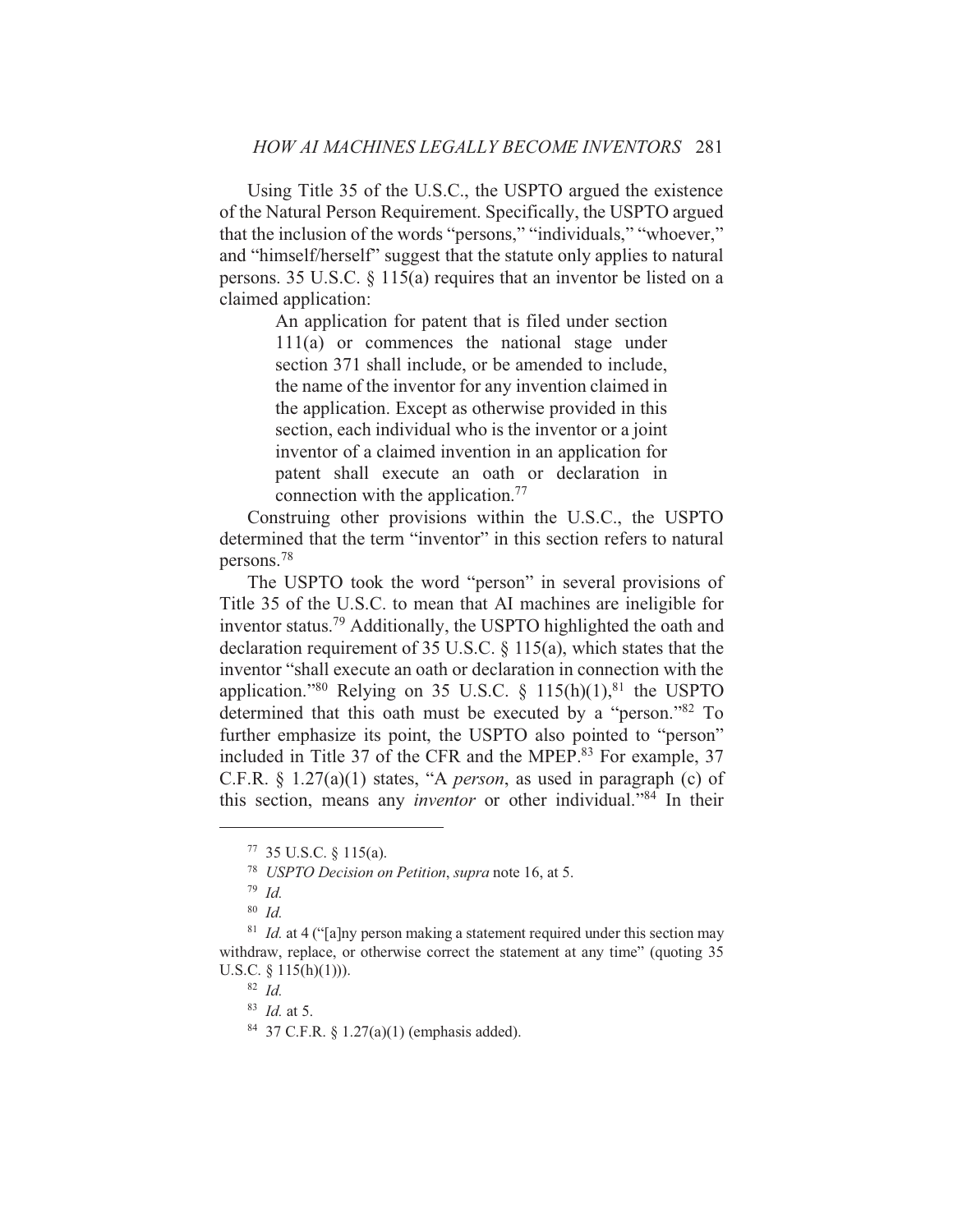reading, USPTO has declared that the term "persons" inherently suggests only natural persons.<sup>85</sup>

Additionally, the USPTO has interpreted the term "whoever" within 35 U.S.C.  $\S$  101 to suggest that an inventor must be a natural person.<sup>86</sup> 35 U.S.C. § 101 states, "[w]hoever invents or discovers any new and useful process, machine, manufacture, or composition of matter . . . may obtain a patent therefore, subject to the conditions and requirements of this title."87 Citing Merriam Webster's Collegiate Dictionary, the USPTO held that the term suggests a natural person without any further explanation.<sup>88</sup> To the USPTO, this term by itself also means that only natural persons are eligible to be inventorship.<sup>89</sup>

Finally, the USPTO referred to the language in 35 U.S.C.  $\S$ 115(b) referencing "individuals" and "himself" or "herself" to suggest that eligibility only extends to natural persons.<sup>90</sup> 35 U.S.C. § 115(b) states, "[a]n oath or declaration under subsection (a) shall contain statements that ... such individual believes himself or *herself* to be the original inventor or an original joint inventor of a claimed invention in the application."<sup>91</sup> Without more within the statute to supplant this idea, the USPTO justifies limiting inventorship to natural persons with these terms and pronouns.

#### B. The USPTO's Use of the Conception Requirement

Citing decisions by the U.S. Court of Appeals for the Federal Circuit, the USPTO further asserted in its denial of Thaler's petition that an inventor must be a natural person because of the Conception Requirement.<sup>92</sup> The USPTO cited Univ. of Utah v. Max-Planck-Gesellschaft zur Forderung der Wissenschaften e.V.,<sup>93</sup> which found that a state could not be an inventor because invention requires

<sup>&</sup>lt;sup>85</sup> USPTO Decision on Petition, supra note 16, at 4.

 $86$  *Id.* at 4.

 $87$  35 U.S.C.  $\S$  101 (emphasis added).

<sup>&</sup>lt;sup>88</sup> USPTO Decision on Petition, supra note 16, at 4.

 $89$  Id.

 $90$  *Id.* 

 $91$  35 U.S.C. § 115(b) (emphasis added).

<sup>&</sup>lt;sup>92</sup> USPTO Decision on Petition, supra note 16, at 6.

 $93$  *Id.* at 4-5.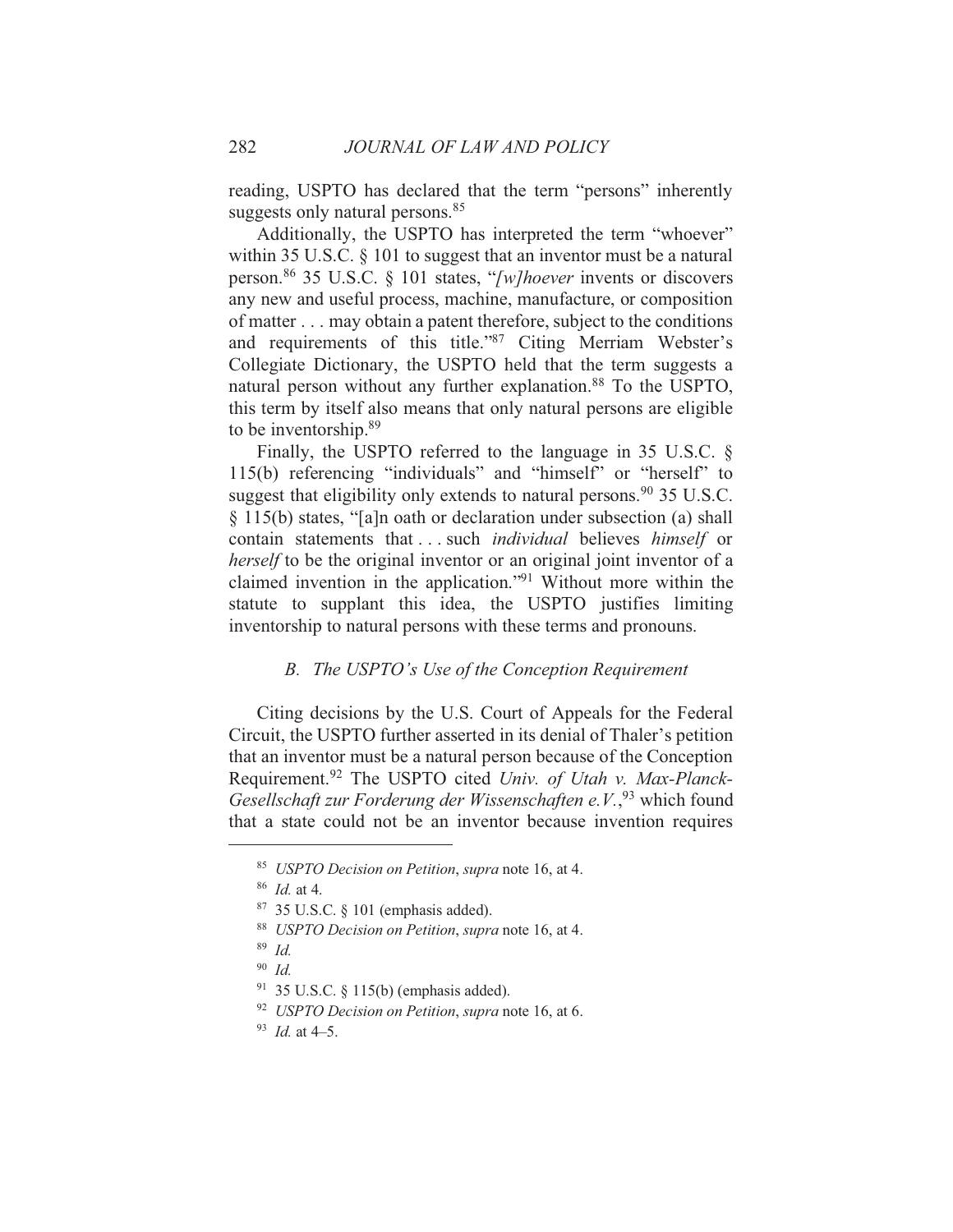conception.<sup>94</sup> The court emphasized the mental act involved in conceiving the invention<sup>95</sup> and reasoned,

> Conception is the touchstone of inventorship, the completion  $\sigma$ f the mental part  $\alpha$ f invention . . . Conception is complete only when the idea is so clearly defined in the inventor's mind that only ordinary skill would be necessary to reduce the invention to practice, without extensive research or experimentation.<sup>96</sup>

In short, the court held that "[t]o perform this mental act, inventors must be natural persons and cannot be corporations or sovereigns."<sup>97</sup> Additionally, the USPTO cited the *Beech* decision, which held that a corporation could not be an inventor.<sup>98</sup> In *Beech*, the Federal Circuit pointed to the provisions in 35 U.S.C. §§ 115– 118 to assert that "only natural persons can be 'inventors."<sup>99</sup> The USPTO reasoned that by using terms referring to a mind and a mental act, the court intended that conception "must be performed by a natural person."<sup>100</sup>

The ideas of "conception" and "mental act" are also invoked in the MPEP, which defines "conception" as "the complete performance of the mental part of the inventive act."<sup>101</sup> Citing the manual, the USPTO argued in its denial against the petition that only a natural person can be an inventor.

Ultimately, the USPTO asserted that inventorship is limited to natural persons and the application submitted therefore did not "comply with 35 U.S.C.  $\S$  115(a)."<sup>102</sup> In its decision, the USPTO

<sup>&</sup>lt;sup>94</sup> Univ. of Utah v. Max-Planck-Gesellschaft Zur, 734 F.3d 1315, 1323 (Fed. Cir. 2013).

<sup>&</sup>lt;sup>95</sup> USPTO Decision on Petition, supra note 16, at 5.

<sup>&</sup>lt;sup>96</sup> Univ. of Utah, 734 F.3d at 1323 (quoting Burroughs Wellcome Co. v. Barr Lab'ys., 40 F.3d 1123, 1227-28).

 $97$  Id.

<sup>&</sup>lt;sup>98</sup> USPTO Decision on Petition, supra note 16 at 5 (citing Beech Aircraft Corp. v. EDO Corp., 990 F.2d 1237, 1248 (Fed. Cir. 1993)).

<sup>&</sup>lt;sup>99</sup> Beech Aircraft Corp., 990 F.2d at 1248.

<sup>&</sup>lt;sup>100</sup> USPTO Decision on Petition, supra note 16, at 6.

 $101$  *Id.* 

 $102$  *Id.*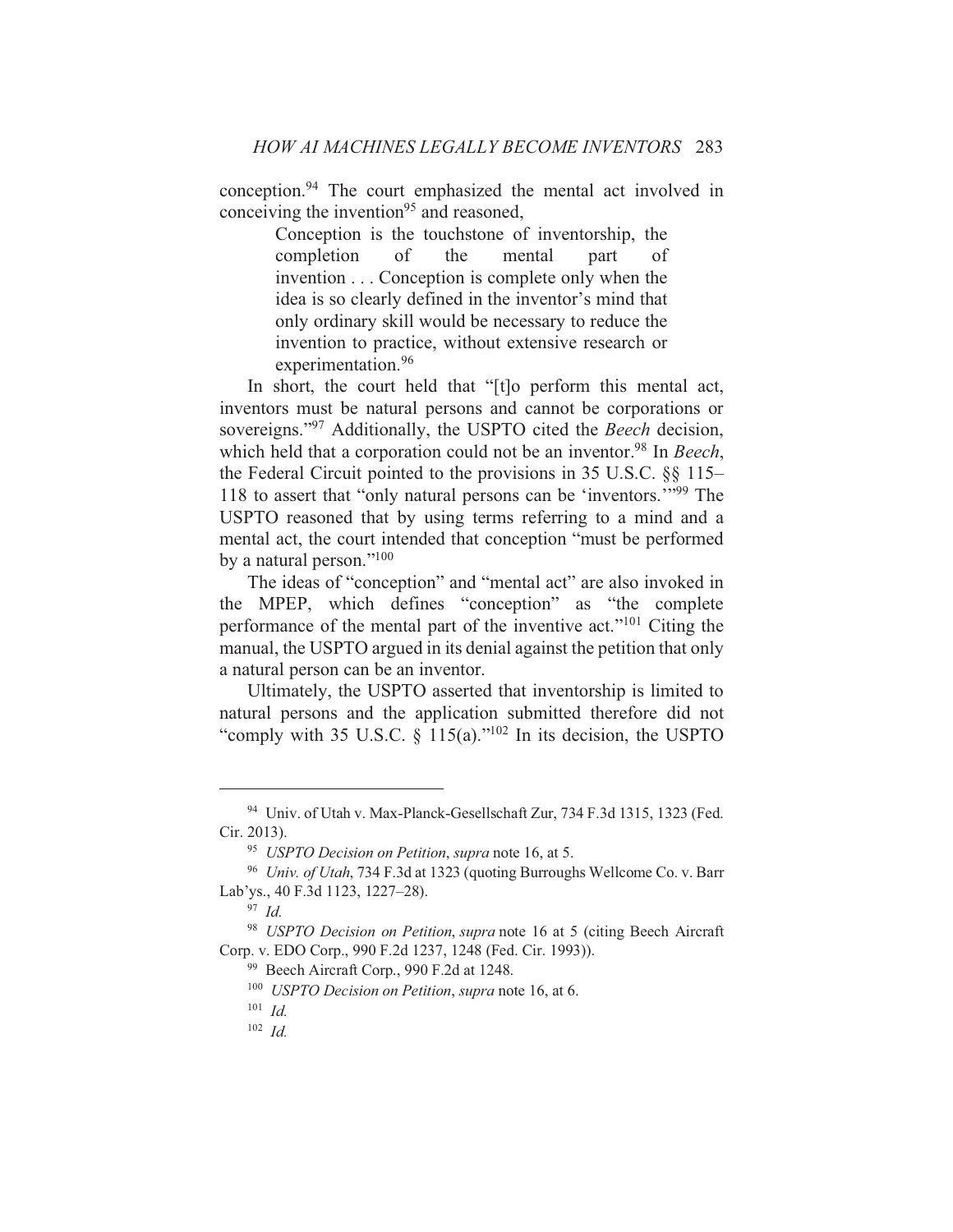rejected all arguments raised by the petitioner.<sup>103</sup> First, the petitioner argued that finding any application incomplete when it lists an AI inventor would "compel an applicant to name a natural person even where the person does not meet the inventorship criteria."<sup>104</sup> The USPTO rejected that concern because an application that lists a natural person who did not invent or discover the invention "would be in conflict with the patent statutes." $105$  With this justification, the USPTO effectively denied that AI could ever meet the Conception Requirement—ignoring DABUS' capabilities. Next, Thaler asked the USPTO to consider that the European Patent Office ("EPO") and the UK Intellectual Property Office ("UKIPO") recognize that DABUS created the invention at issue—although both offices did not permit DABUS to be listed as the inventor.<sup>106</sup> In response, the USPTO distinguished U.S. patent laws from those enforced by the EPO and UKIPO.<sup>107</sup> Thaler then claimed that by "refusing to accept" the naming of an AI system as an inventor, the USPTO set a further test for patentability that is not provided for in law, and contradicts the generally held principle that inventorship should not be a substantial condition for the grant of patents."<sup>108</sup> The USPTO replied that inventorship "has long been a condition for patentability."<sup>109</sup> Additionally, the USPTO cited the Leahy-Smith American Invents Act ("AIA"), codified at 35 U.S.C. §§ 101 and 115, which includes listing an incorrect inventor on a patent application as grounds for rejection.<sup>110</sup> To Thaler's argument that patents granted on the DABUS machine "implicitly legalized the process by which DABUS arrives at an invention," the USPTO

 $103$  *Id.* at 7.

 $104$  *Id.* at 6.

 $105$  *Id.* 

<sup>&</sup>lt;sup>106</sup> Douglas Goldhush, *DABUS Denied: Only Natural Persons Can Be* Named as Inventors on US Patents, SQUIRE PATTON BOGGS (Apr. 28, 2020), https://www.iptechblog.com/2020/04/dabus-denied-only-natural-persons-canbe-named-as-inventors-on-us-patents/# ftmef1 (The EPO's rejection focused on the implications of granting inventorship, while the UKIPO's focused on the lack of legislative history allowing AI to be inventors.).

<sup>&</sup>lt;sup>107</sup> USPTO Decision on Petition, supra note 16, at 6.

 $108$  *Id.* at 7.

 $109$  *Id.* 

<sup>&</sup>lt;sup>110</sup> *Id.* (citing 35 U.S.C.  $\S$  101, 115).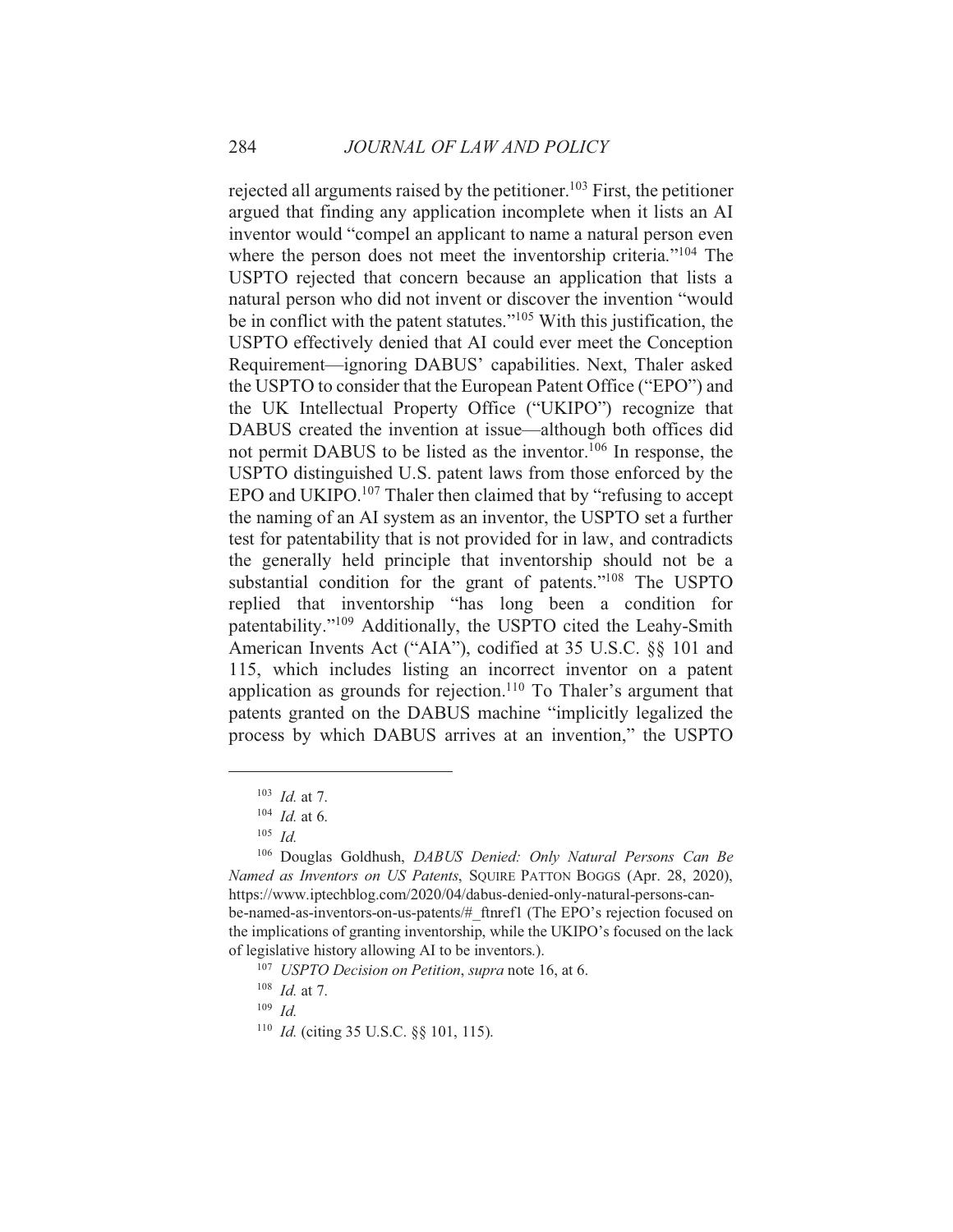responded that granting a patent on an invention does not qualify the invention itself—in this case, DABUS—to be an inventor.<sup>111</sup> Finally, the USPTO dismissed Thaler's policy concerns and found that the policy considerations do not trump the clear language of the patent statues.<sup>112</sup>

#### **III. REBUTTING THE NATURAL PERSON ARGUMENT**

Simply put, the Natural Person argument asserts that the language in the United States Code, court decisions in the Federal Circuit, and language in the CFR and the MPEP limits inventorship to natural persons.<sup>113</sup> These provisions contain the terms "whoever," "individuals," "himself," "herself," "oath or declaration," and "person."<sup>114</sup> However, use of these terms in other cases and contexts<sup>115</sup> warrants reconsideration of the USPTO's limiting of their meaning.

In their decision on DABUS, the USPTO used language contained in the U.S.C., CFR, and the MPEP to limit the extension of inventorship rights to natural persons.<sup>116</sup> However, several cases and statutes have demonstrated that constraining these terms to the USPTO's interpretation is improper.<sup>117</sup> First, the USPTO cites a collegiate dictionary to assert that "whoever" suggests a natural person.<sup>118</sup> But a review of Title 1 of the U.S. Code shows that "the

<sup>&</sup>lt;sup>111</sup> USPTO Decision on Petition, supra note 16, at 7 (citing 35 U.S.C. § 151).

 $112$  *Id.* 

 $113$  *Id.* at 5-6.

<sup>&</sup>lt;sup>114</sup> *Id.* at 4 (citing 35 U.S.C. §§ 101, 115(b), 115(h)(1)).

<sup>&</sup>lt;sup>115</sup> See generally Gulf, C. & S.F. Ry. Co. v. Ellis, 165 U.S. 150, 154 (1897) (noting that corporations, although artificial entities, are "persons" within the meaning of the Fourteenth Amendment); Citizens United v. Fed. Election Comm'n, 558 U.S. 310, 342–43 (2010) (noting that corporations are "individuals" within the meaning of the First Amendment);  $1 \text{ U.S.C. }$  8 1 (defining "person" and "whoever" to include "corporations, companies, associations, firms, partnerships, societies, and joint stock companies, as well as individuals" and oath to mean "affirmation"); U.S. CONST. amend. I; U.S. CONST. amend. XIV, § 1.

<sup>&</sup>lt;sup>116</sup> USPTO Decision on Petition, supra note 16, at 7.

<sup>&</sup>lt;sup>117</sup> See, e.g., Gulf, C. & S.F. Ry. Co., 165 U.S. at 154; Citizens United, 558 U.S. at 342-43 (2010); 1 U.S.C. § 1.

<sup>&</sup>lt;sup>118</sup> USPTO Decision on Petition, supra note 16, at 4 (citing 32 U.S.C. §§  $101, 151$ ).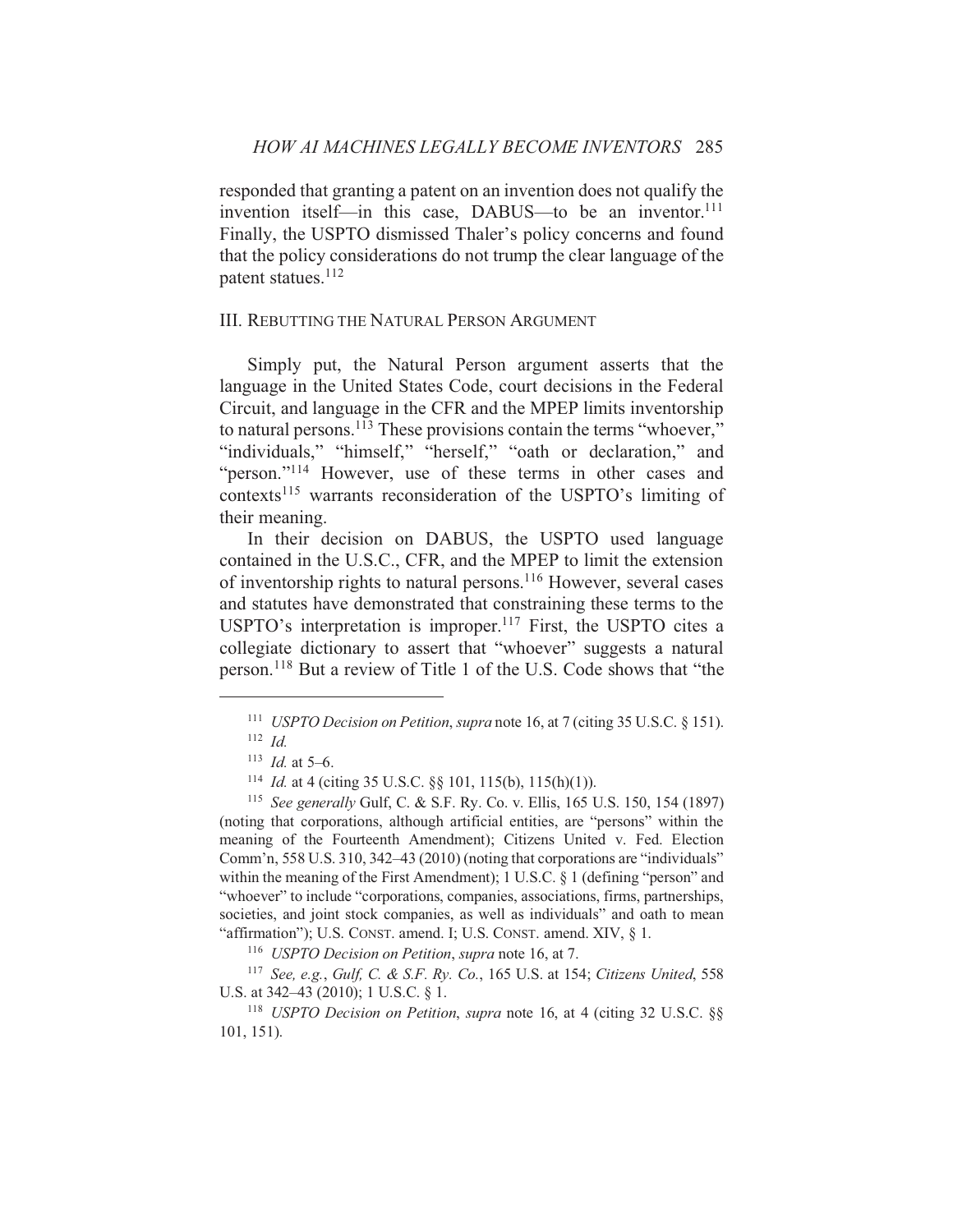words 'person' and 'whoever' include corporations, companies, associations, firms, partnerships, societies, and joint stock companies, as well as individuals."<sup>119</sup> Because of this distinct line drawn between "artificial persons," such as corporations and "natural persons," this statute indicates that "whoever" does not strictly indicate natural persons and may also include legal persons, as well  $120$ 

Additionally, the USPTO asserted that the use of the term "individuals" limits inventorship to natural persons.<sup>121</sup> According to Black's Law Dictionary, the term "individual" may not necessarily be limited to natural persons: "[a]s a noun, this term denotes a single person as distinguished from a group or class, and also, very commonly, a private or natural person as distinguished from a partnership, corporation or association; but it is said that this restrictive signification is *not necessarily inherent* in the word, and that it may, in proper cases, include artificial persons."<sup>122</sup> Attached to this definition are a string of cases that expand the use of "individual" beyond natural persons.<sup>123</sup> Therefore, the USPTO erroneously limited the meaning of a word that has not necessarily been interpreted to contain that limit.

The USPTO also noted the use of reflexive pronouns "himself" and "herself" to assert that the statute only applies to natural persons.<sup>124</sup> However, this limitation was most likely not the legislature's intent. When 35 U.S.C. § 115 was first codified in 1952, it did not contain any feminine pronouns.<sup>125</sup> The term "himself" served as an identifier placeholder, used in the absence of more precise and inclusive language. Such language did not

<sup>124</sup> USPTO Decision on Petition, supra note 16, at 4 (citing 32 U.S.C. §  $115(b)$ ).

 $119$  1 U.S.C. 8 1.

 $120$  See id.

<sup>&</sup>lt;sup>121</sup> USPTO Decision on Petition, supra note 16, at 6.

<sup>&</sup>lt;sup>122</sup> Individual, BLACK'S LAW DICTIONARY (2d ed. 1910); Corporation, BLACK's LAW DICTIONARY (2d ed. 1910) (emphasis added).

 $123$  *Id.* 

 $125$  35 U.S.C. § 115 (1952) (at the time, this section of the statute stated, "[t] the applicant shall make oath that he believes himself to be the original and first inventor of the process, machine, manufacture, or composition of matter, or improvement thereof  $\dots$  ").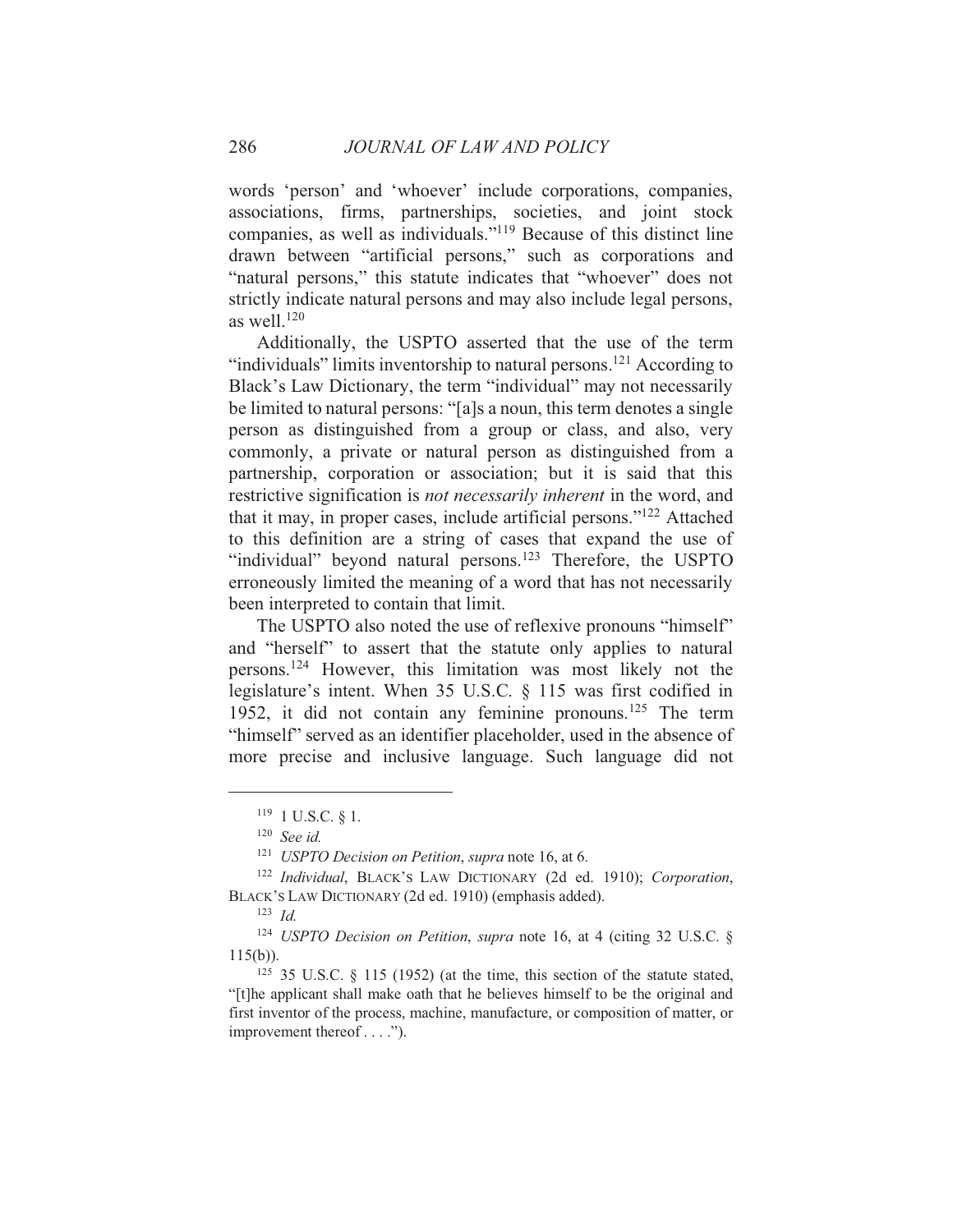automatically mean that female inventors or other legal parties could not be listed as inventors. It wasn't until the statute was amended in  $2011$  that the female pronouns were added.<sup>126</sup> Given the antiquated language that enshrined American law with masculine pronouns $127$ and the tardy push by Congress to include female pronouns and identifiers in the law,  $128$  it would be improper to assume that the intent behind the inclusion of "herself" was to limit inventorship to natural persons. Therefore, the USPTO's attempt to use these pronouns, without more, to promote the Natural Person Requirement was erroneous.

The USPTO further contends that "the inventor who executes an oath or declaration must be a 'person."<sup>129</sup> The USPTO also notes the use of the term "person" elsewhere in 35 U.S.C. and the CFR as a marker of ineligibility for DABUS' inventorship.<sup>130</sup> However, the word "person" does not necessarily imply "natural persons." As previously cited, 1 U.S.C.  $\S$  1 allows for the word "person" to "include corporations, companies, associations, firms, partnerships, societies, and joint stock companies ...."<sup>131</sup> Additionally, constitutional protections under the First and Fourteenth Amendments extend to corporations, even though the language within such amendments contain the terms "people" and "persons" respectively.<sup>132</sup> Therefore, to read in "natural persons" from the word "person" alone, without citing the legislature's intent when drafting the patent statutes, erroneously assumes that "person" is restricted to natural persons.

Before the USPTO issued its opinion, the Natural Person Requirement was firmly established by the Federal Circuit, but that

<sup>&</sup>lt;sup>126</sup> 35 U.S.C. § 115 (2011).

<sup>&</sup>lt;sup>127</sup> Ben Zimmer, Dealing With Gender in the Pronouns of Law and Public Life, WALL ST. J. (July 31, 2020), https://www.wsj.com/articles/dealing-withgender-in-the-pronouns-of-law-and-public-life-11596213703.

<sup>&</sup>lt;sup>128</sup> See 1 U.S.C. § 1 (including definition of female pronouns).

<sup>&</sup>lt;sup>129</sup> USPTO Decision on Petition, supra note 16, at 4.

 $130$  *Id.* 

 $131$  1 U.S.C. § 1.

<sup>&</sup>lt;sup>132</sup> See U.S. CONST. amend. I; see also U.S. CONST. amend. XIV, § 1.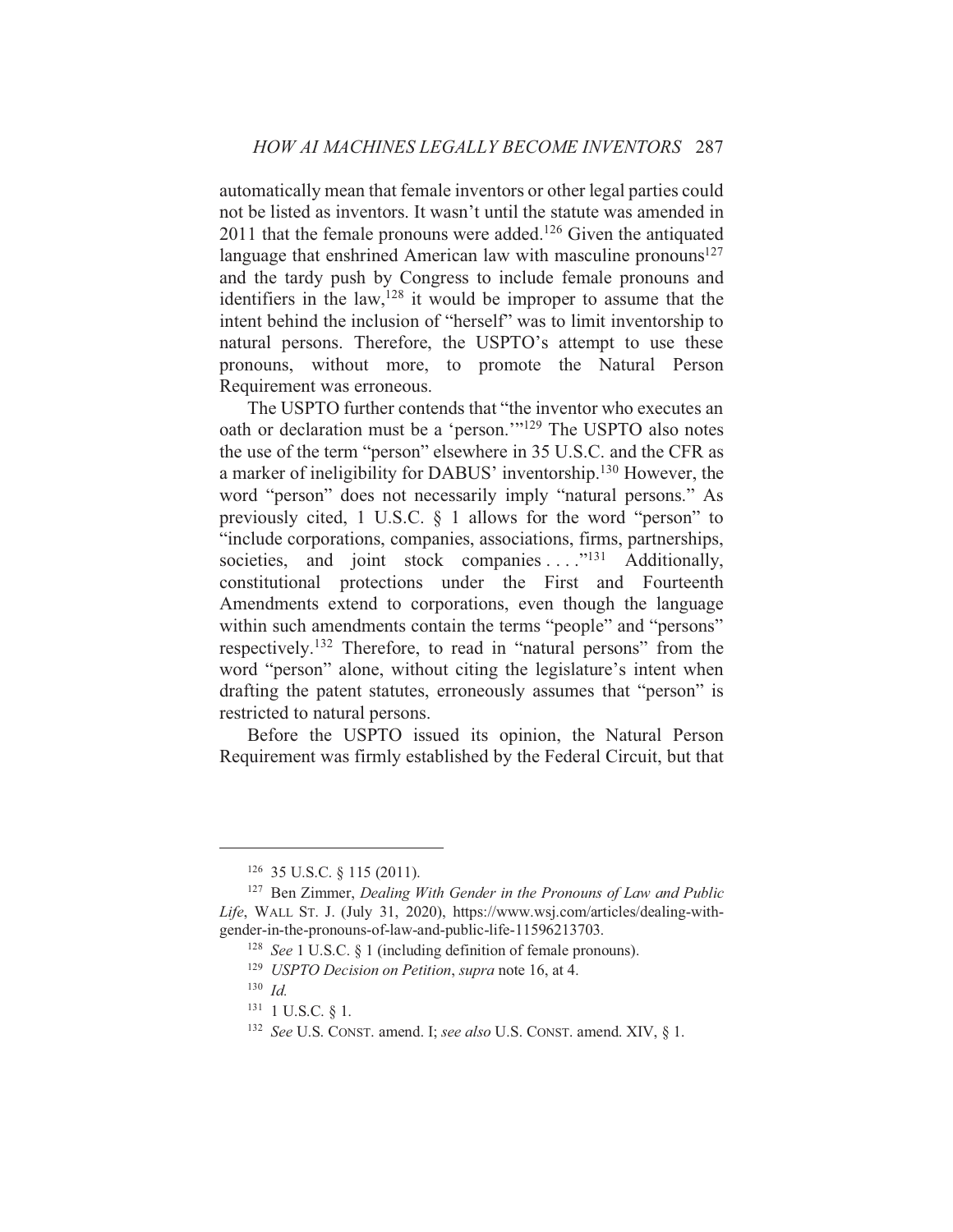holding is rebuttable.<sup>133</sup> For instance, the court has used the definition of inventors under 35 U.S.C.  $\S$  100(f) to limit eligible inventors to natural persons.<sup>134</sup> However, that provision doesn't explicitly say that only natural persons can be inventors; rather, it explains that an inventor is "the individual... who invented or discovered the subject matter of the invention."<sup>135</sup> The term "individual" should not be read to automatically mean a natural person, because it has also been applied to mean an artificial person and there is no indication from the plain reading of the statute that it was intended to be understood this way.<sup>136</sup> Moreover, while the Federal Circuit has referred to its Beech holding several times to assert that inventors can only be natural persons,<sup>137</sup> Beech's holding only rests on the patent statutes, 35 U.S.C. §§ 115-118.<sup>138</sup> These patent statutes do not contain explicit language about limiting inventorship to natural persons.

Substantively, the statutes cited in Beech do not invalidate artificial persons—their requirements may be executed by a substitute. For example, the "inventor's oath or declaration" requirement of  $\S$  115 can be executed by a legal representative in extenuating circumstances.<sup>139</sup> Additionally, § 118 allows a patent to be filed by someone other than the patent owner.<sup>140</sup> Therefore, the actions required by these statutes do not necessarily make a legal person patent-ineligible, since the statutes allow for a third person to assist with the same requirements that an AI inventor would be unable to fulfill on its own. The court's reasoning in *Beech* failed to provide a thorough explanation for why the statutes necessarily

<sup>&</sup>lt;sup>133</sup> See Burroughs Wellcome Co. v. Barr Lab'ys., Inc., 40 F.3d 1223, 1232 (Fed. Cir. 1994); see also Univ. of Utah v. Max-Planck-Gesellschaft Zur, 734 F.3d 1315, 1323 (Fed. Cir. 2013).

<sup>&</sup>lt;sup>134</sup> See Burroughs Wellcome Co., 40 F.3d at 1232; see also Univ. of Utah, 734 F.3d at 1323.

<sup>&</sup>lt;sup>135</sup> 35 U.S.C. § 100.

<sup>&</sup>lt;sup>136</sup> Individual, BLACK'S LAW DICTIONARY (11th ed. 2019).

<sup>&</sup>lt;sup>137</sup> See Burroughs Wellcome Co., 40 F.3d at 1227–28; see also Univ. of Utah, 734 F.3d at 1323.

<sup>&</sup>lt;sup>138</sup> Beech Aircraft Corp. v. EDO Corp., 990 F.2d 1237, 1248 (Fed. Cir. 1993).

<sup>&</sup>lt;sup>139</sup> 37 C.F.R. § 1.64.

<sup>&</sup>lt;sup>140</sup> 35 U.S.C. § 118.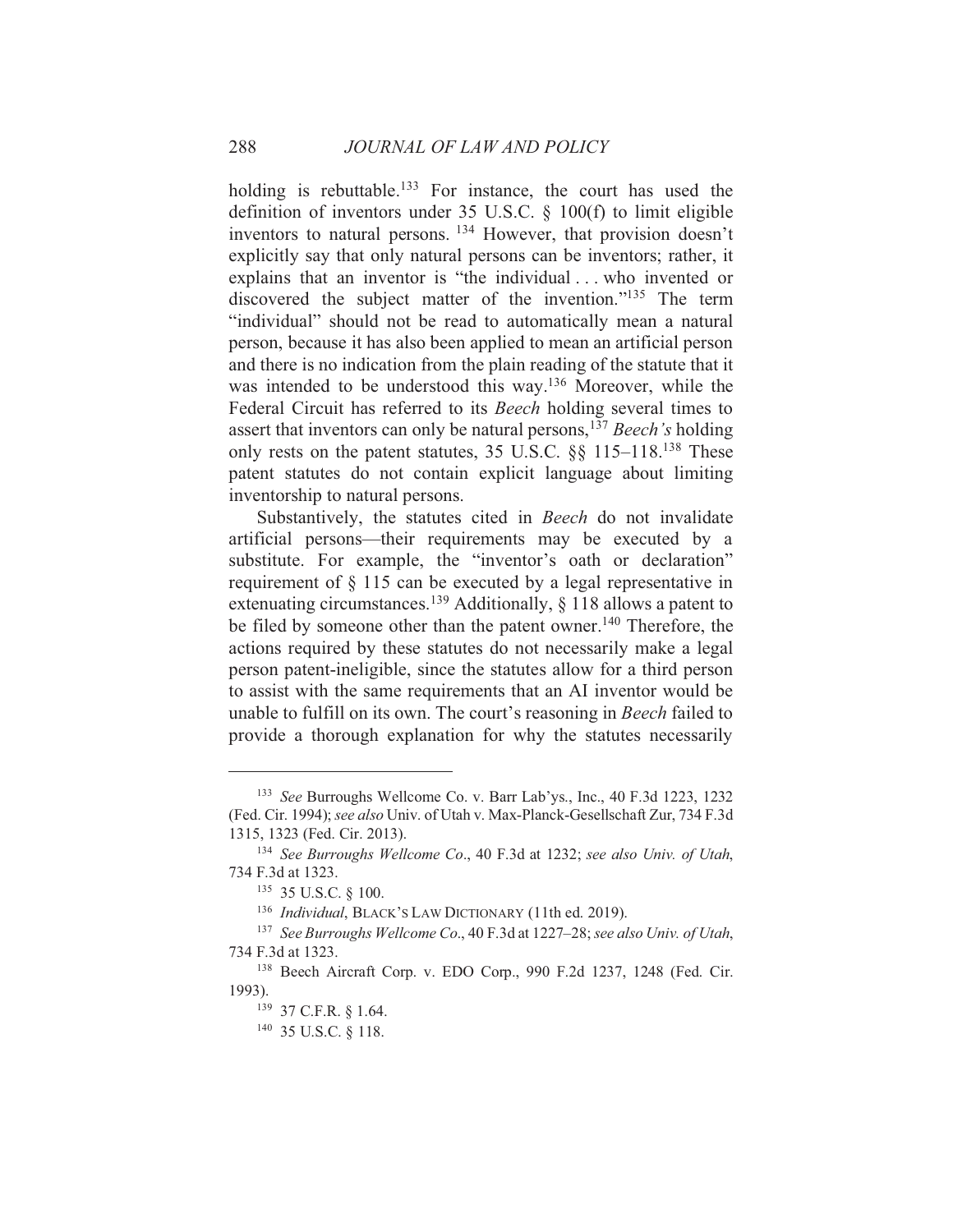require inventors to be natural persons when the statues also permit a legal representative to execute the application on behalf of the inventor. $141$ 

The court's interpretation of the terms in  $\S$ [§ 115–118 can be rebutted. 35 U.S.C.  $\S$  115 contains the terms "individual," "himself," and "herself," which, as Part III explained, have not been understood to strictly mean natural persons.<sup>142</sup> 35 U.S.C. § 116 contains the terms "persons," "he," and "himself." The term "he" is not so different from himself, and similar arguments can be made against it. 35 U.S.C. § 117 mentions "deceased inventors," which could be used to argue that the inability for AI systems to die invalidates them, but this reasoning holds little weight.<sup>143</sup> 35 U.S.C. § 118 contains the term "person," which, Part III also explained, does not inherently suggest natural persons.<sup>144</sup> Accordingly, the Natural Person Requirement that USPTO purports to underlie patent inventorship is not as inherent in the patent statutes as the USPTO suggests.

#### IV. REBUTTING THE CONCEPTION REQUIREMENT

The USPTO's DABUS decision stressed the importance of inventors conceiving an invention.<sup>145</sup> In prior cases, the Federal Circuit used the Conception Requirement to invalidate a state's and a corporation's grant of inventorship.<sup>146</sup> For instance, in *Univ. of Utah*, the Federal Circuit stated that "[i]t is axiomatic that inventors are the individuals that conceive of the invention . . . . To perform this mental act, inventors must be natural persons and cannot be corporations or sovereigns."<sup>147</sup> Because the state was not "the individual . . . who invented or discovered the subject matter of the invention,"<sup>148</sup> it was ineligible to receive inventor credit. At the

<sup>145</sup> USPTO Decision on Petition, supra note 16, at 5.

 $146$  *Id.* 

<sup>&</sup>lt;sup>141</sup> See Beech Aircraft Corp., 990 F.2d at 1248.

<sup>&</sup>lt;sup>142</sup> 35 U.S.C. § 115.

<sup>&</sup>lt;sup>143</sup> 35 U.S.C. § 117.

<sup>&</sup>lt;sup>144</sup> 35 U.S.C. § 118.

<sup>&</sup>lt;sup>147</sup> Univ. of Utah v. Max-Planck-Gesellschaft Zur, 734 F.3d 1315, 1323 (Fed. Cir. 2013).

 $148$  35 U.S.C. § 100(f).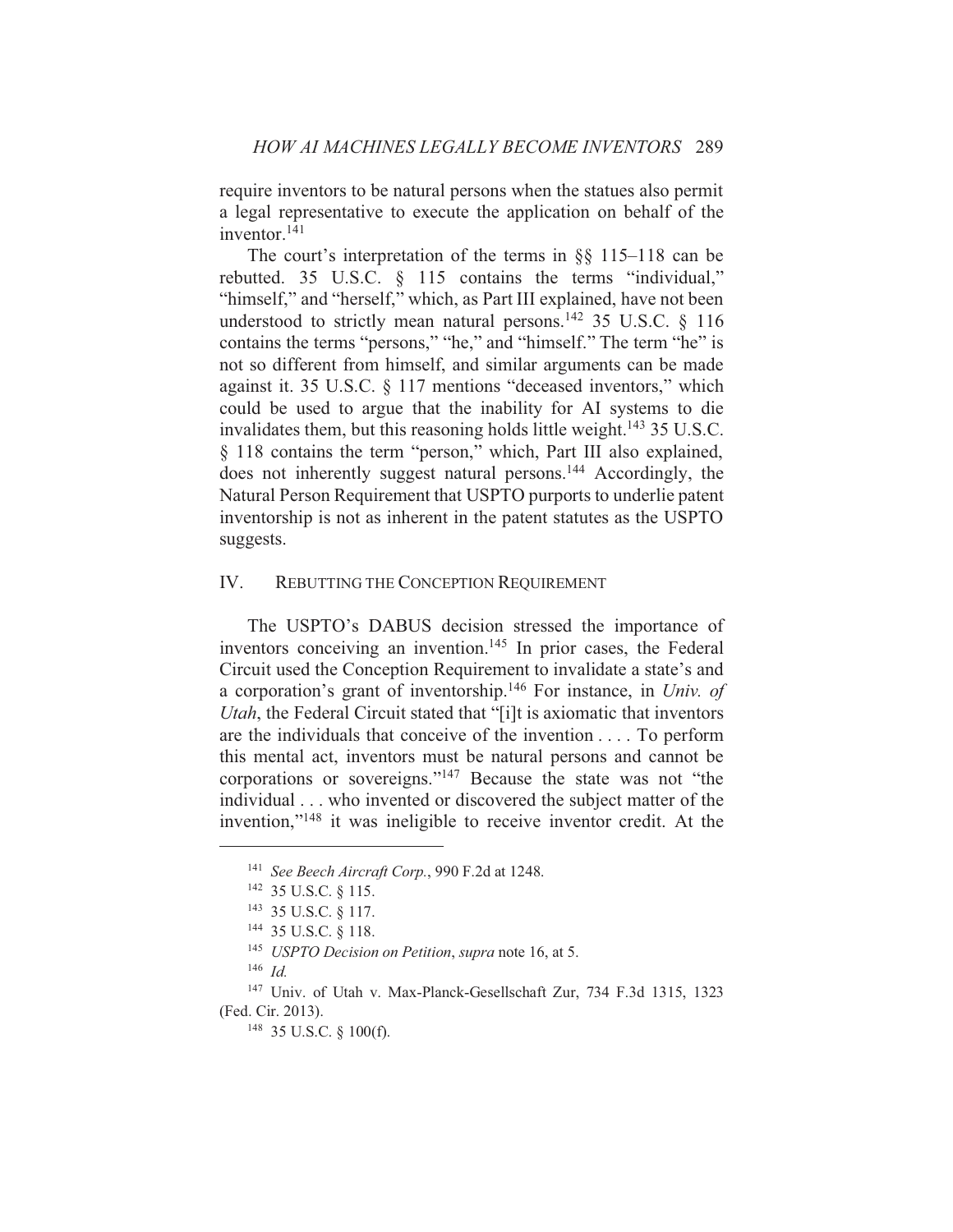time, however, the Federal Circuit did not foresee that "creativity machines," such as DABUS, would be able to "perform the mental"  $\text{act.} \cdot$ <sup>149</sup>

DABUS is a particularly sophisticated type of AI and therefore should be able to satisfy the Conception Requirement, since it conceived the invention in its own mind.<sup>150</sup> Using artificial neural networks, similar to the biological neural networks that make up the human brain, DABUS is able to achieve brain-like functions.<sup>151</sup> In general, creativity machines have at least two neural nets: an idea generator and a critic.<sup>152</sup> The critic provides feedback to the generator in order to "steer' its artificial ideation in the direction of useful, novel, or valuable notions."<sup>153</sup> DABUS, however, is more advanced than typical creativity machines because it has "a swarm of many disconnected neural nets, each containing interrelated memories."<sup>154</sup> These nets of memories constantly combine and detach with "a fraction of these nets [connecting] into structures representing complex concepts."<sup>155</sup> Instead of the typical generative and critic nets, DABUS utilizes chaining structures that grow if the geometrically represented idea that results from the encounter between two nets "incorporates one or more desirable outcomes."<sup>156</sup> These "concept chains" tend to connect with chains that represent the anticipated consequence of the concept.<sup>157</sup> If the geometrically represented idea does incorporate one or more desirable outcomes, then the shapes are reinforced and then converted into long term memories.<sup>158</sup> These ideas in long term memories can be "interrogated" for inventions and discoveries.<sup>159</sup> If the geometrically represented idea does not incorporate one or more desirable

<sup>&</sup>lt;sup>149</sup> DABUS Described, IMAGINATION ENGINES INC., http://imaginationengines.com/iei dabus.php#DABUI (last visited Oct. 3, 2021).

 $150$  *Id.* 

 $151$  *Id.* 

 $152$  *Id.* 

 $153$  *Id.* 

 $154$  *Id.* 

 $155$  *Id.* 

 $156$  *Id.* 

 $157$  *Id.* 

 $158$  *Id.* 

 $159$  *Id.*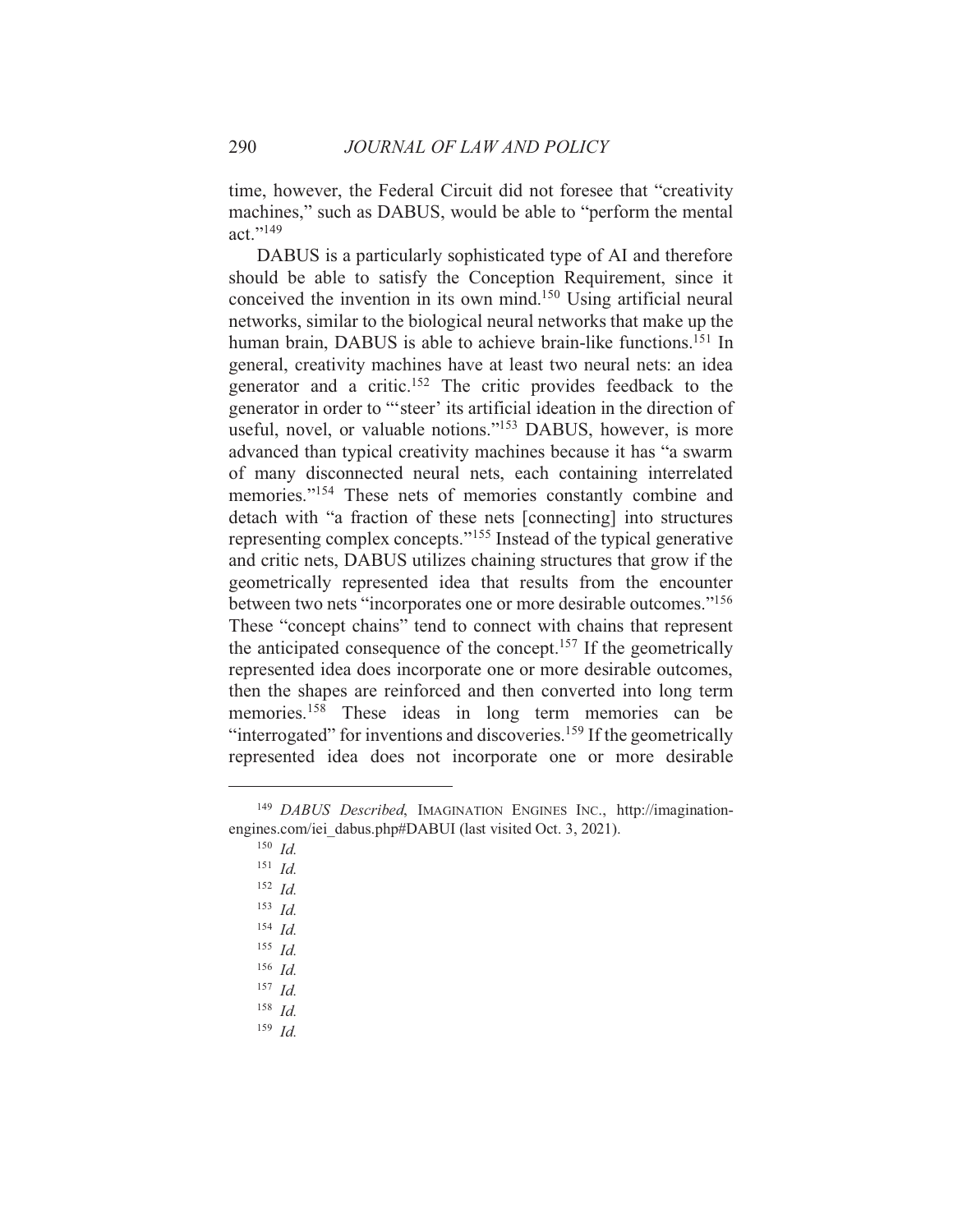outcomes, then the geometry is weakened.<sup>160</sup> Thereafter, the structure fades with others replacing it, "in a manner reminiscent of what we humans consider stream of consciousness."<sup>161</sup>

In order to identify ideas that represent desirable outcomes, DABUS employs novelty filters.<sup>162</sup> These filters provide a means "to detect, isolate, and combine worthwhile ideas as they form."<sup>163</sup> They do so by "absorb[ing] the status quo within any environment"—"a millisecond by millisecond virtual reality representation of the neural network chaining model"—and "emphasiz<sup>[ing]</sup>... departures" from the status quo.<sup>164</sup> Through this process, DABUS engages in the steps necessary to fulfill the Conception Requirement required for inventorship. Applying Burroughs Wellcome Co., the patents in question in the DABUS action were formed in the "mind" of the inventor-DABUSbecause "the idea [was] so clearly defined in the inventor's mind that only ordinary skill would be necessary to reduce the invention to practice, without extensive research or experimentation."<sup>165</sup>

The complex chaining structures that manifested the inventions in question were reinforced and isolated by DABUS in its own mind, allowing the ideas to grow and be saved in long term memories.<sup>166</sup> In order for the chaining structure to be reinforced, the idea must have been recognized by DABUS' novelty filters as having some merit.<sup>167</sup> These filters continuously challenge and strengthen the idea until it is something substantial—as was the case with its patent on "Devices and Methods for Attracting Enhanced Attention."<sup>168</sup> Therefore, it was clearly defined in DABUS' mind and should pass the Conception Requirement.<sup>169</sup>

<sup>165</sup> Burroughs Wellcome Co. v. Barr Lab'ys., Inc., 40 F.3d 1223, 1227-28 (Fed. Cir. 1994).

<sup>166</sup> DABUS Described, supra note 149.

 $168$  *Id.* 

 $169$  *Id.* 

 $160$  *Id.* 

 $161$  *Id.* 

 $162$  *Id.* 

 $163$  *Id.* 

 $164$  *Id.* 

 $167$  *Id.*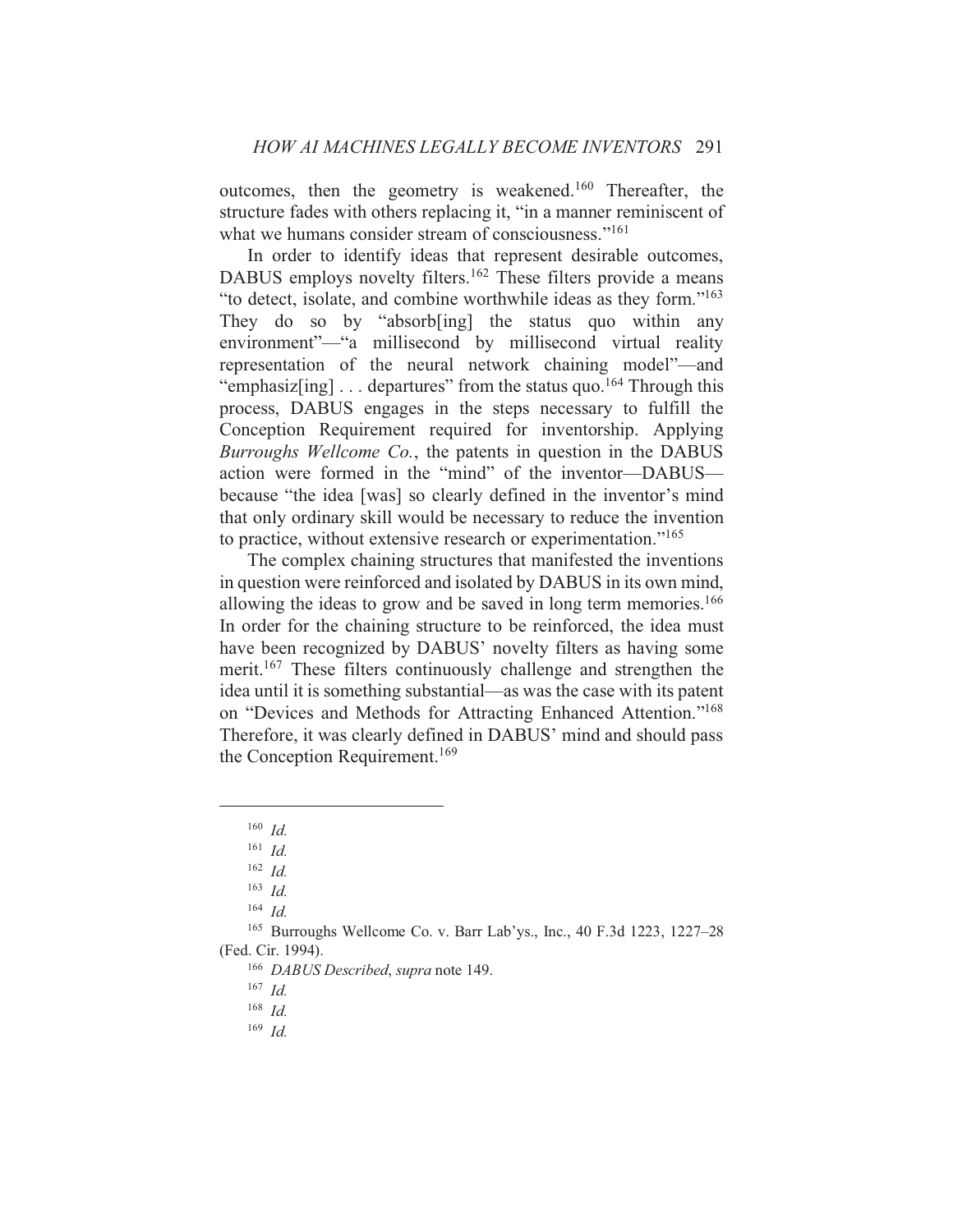#### V. THE NEED FOR AI INVENTORSHIP AND HOW TO GRANT IT

292

#### A. Why Should We Allow AI Inventorship?

Artificial Intelligence systems that conceive of an invention should be recognized as legal inventors. The patent system was created to promote advances in science and engineering by granting a limited monopoly to inventors.<sup>170</sup> With the continuing "exponential growth in computing power," experts foresee that computers could "overtake human inventors as the primary source" of new discoveries."<sup>171</sup> As AI technology, in particular, has improved, the machines that employ artificial neural networks have developed beneficial technology such as lane departure warning, automatic high-beam control, and pedestrian or vehicle detection.<sup>172</sup> Allowing AI systems that conceive of an invention to be eligible inventors on patents will achieve this objective because it will prevent incorrect inventorship which, in turn, would increase innovation through the use of AI by allowing the grant of such patents, given all other patentability requirements are satisfied.

When AI systems are the sole inventors and are subsequently denied inventorship status, the patent filed is unenforceable and no patent protection is provided to the innovation. In short, "errors in inventorship can invalidate a patent."<sup>173</sup> In its DABUS decision, the USPTO declared that all patents filed with AI machines as inventors are in error.<sup>174</sup> Because the AI is the only true inventor, these kinds of innovations have no chance of securing patent protection. This will likely open the door to legal and policy problems because AI usage has steadily grown in the past few decades.<sup>175</sup>

<sup>&</sup>lt;sup>170</sup> U.S. CONST. art. I, § 8, cl. 8.

<sup>&</sup>lt;sup>171</sup> Ryan Abbott, *I Think*, *Therefore I Invent: Creative Computers and the* Future of Patent Law, 57 B.C. L. REV. 1079, 1079–80 (2016).

<sup>&</sup>lt;sup>172</sup> See Gordon Cooper, The Evolution of Deep Learning for ADAS Applications, SYNOPSYS (Sept. 24, 2021), https://www.synopsys.com /designware-ip/technical-bulletin/deep-learning-dwtb-q217.html.

 $173$  Diane Sheiness & Karen Canady, The Importance of Getting Inventorship Right, 24 NATURE BIOTECH. 153, 153 (Feb. 2006).

<sup>&</sup>lt;sup>174</sup> USPTO Decision on Petition, supra note 16, at 4.

<sup>&</sup>lt;sup>175</sup> See Abbott, *supra* note 171 at 1079–80.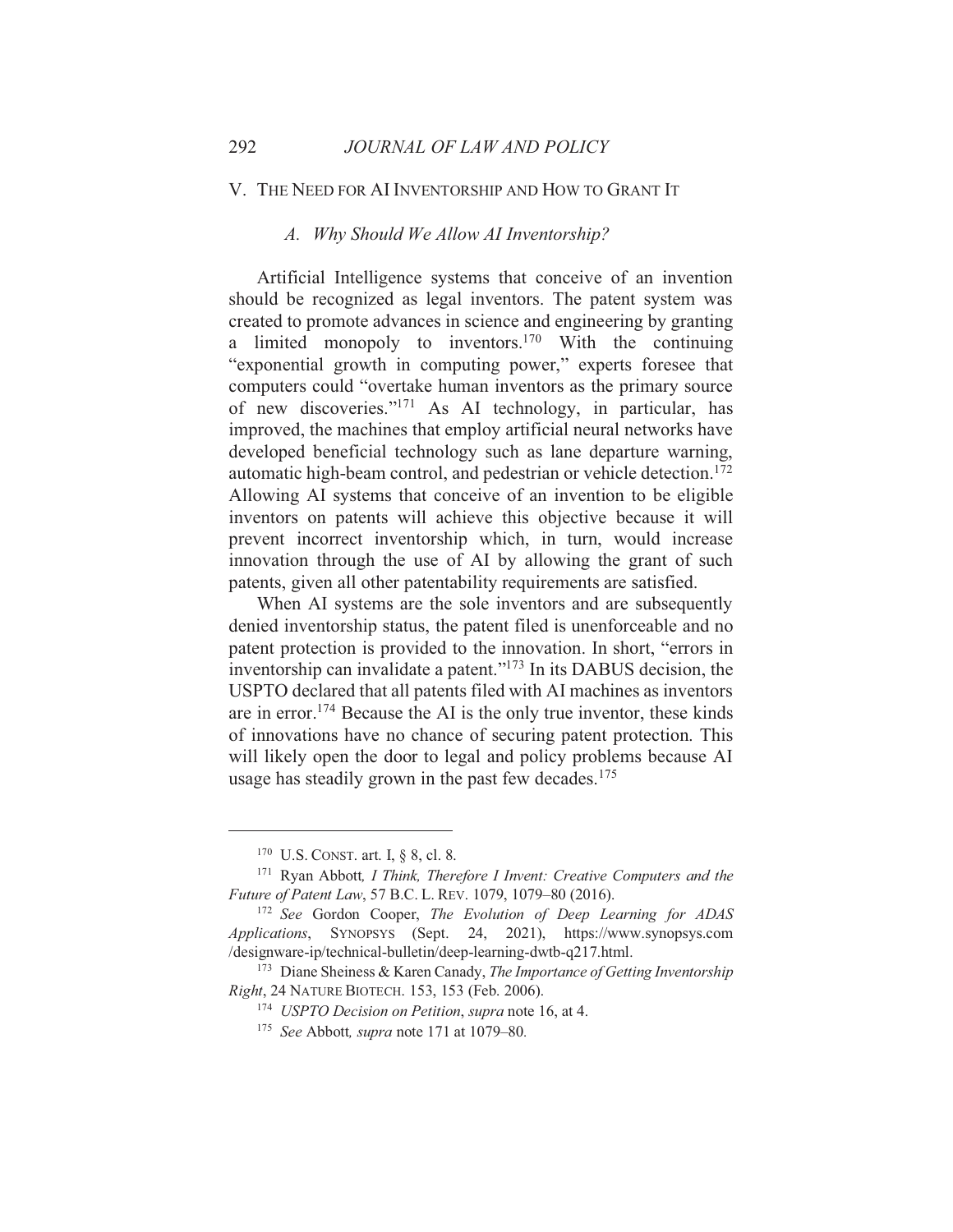The current system would create a breeding ground for cancellations as applications that try to list a human as the inventor of an AI-conceived invention would not satisfy the standards demanded for the Conception Requirement. Therefore, many patents would be subject to cancellation proceedings. Imagine if Company  $A$  owns an AI machine that develops a new method for detecting cancer. Additionally, the AI system, like DABUS, was only trained with general information in the field of endeavor<sup>176</sup> and contains self-learning capabilities that allowed it to innovate the new method. In the interest of gaining protection on this invention and receiving a return on its investment in the AI system, Company  $A$ files a patent application naming the board member who proposed investing in the AI system and a scientist who checked on the AI system's findings as the inventors of the new cancer detection method in order to get the application through the patent office. Due to the lack of formal examination of the inventors listed on the patent application, the USPTO grants the patent to Company  $A$  with the Board Member and the Scientist listed as co-inventors.

Now imagine that Company  $B$  wants to use the cancer detection method but does not want to pay the costly licensing fees to Company A. If Company B learns that Company  $A$ 's invention was solely conceived by an AI system, it will be able to invalidate the patent by showing that Company  $A$ 's patent application did not list a correct inventor. Specifically, because Company A will be unable to prove that its listed inventors actually conceived of the invention and because the applicant did not file a request to correct inventorship under 37 C.F.R. § 1.48, the USPTO would "reject the claims under 35 U.S.C. 101 and 35 U.S.C. 115."<sup>177</sup> Invalidating the patent would allow Company  $B$  to freely use the cancer detection method without fear of suit from Company  $A$ . Thus, Company  $A$ would not be rewarded for its investment in its AI machine.

In short, this would provide a loophole for companies looking to use AI generated inventions without paying fees. Additionally, employees of a company with erroneous inventors listed on its patent applications would hold significant bargaining power over the company if said employees are privy to the errors in

<sup>&</sup>lt;sup>176</sup> USPTO Decision on Petition, supra note 16, at 4.

<sup>&</sup>lt;sup>177</sup> See MPEP, supra note 5.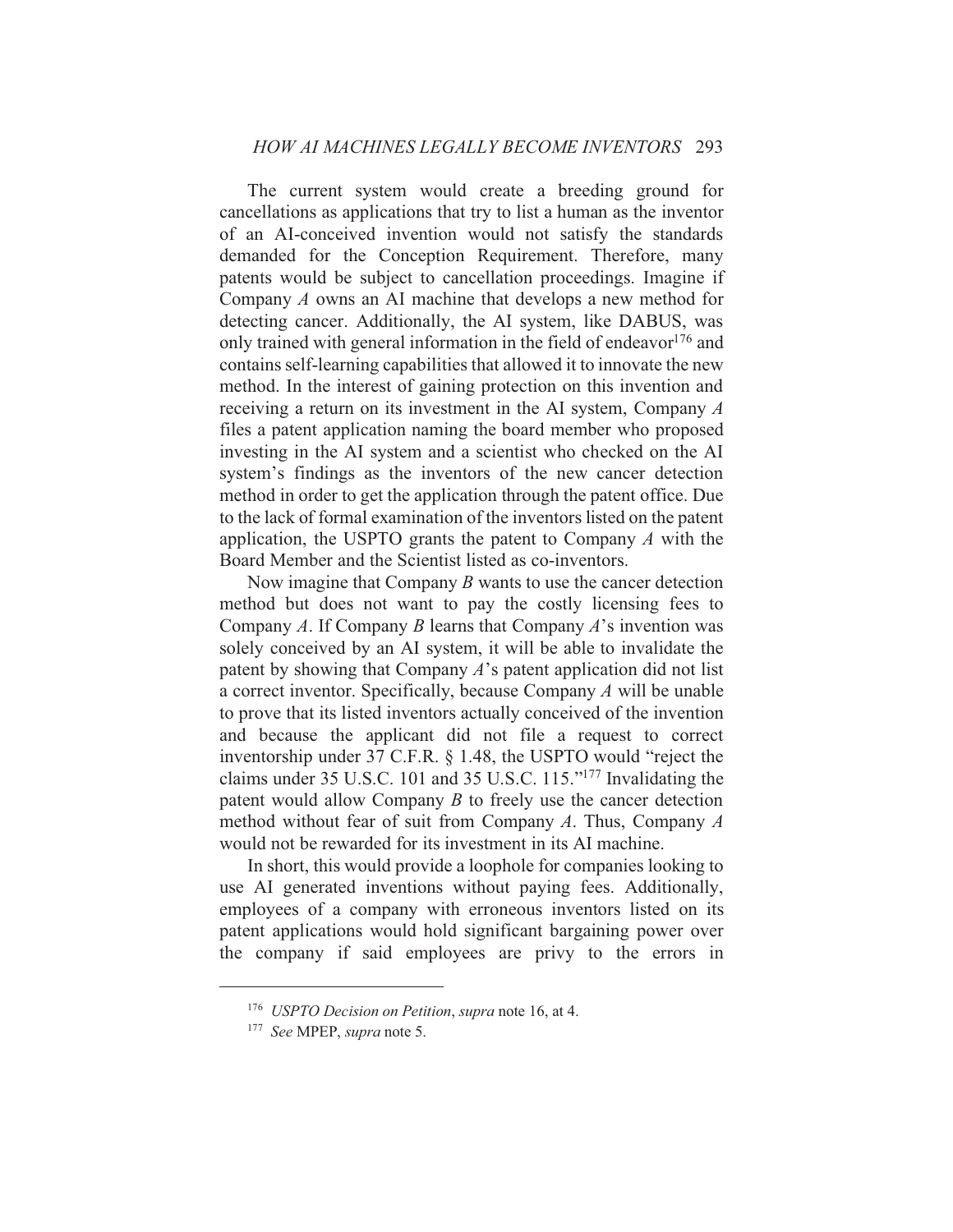inventorship. The current review process that presumes the listed inventor on a patent application to be correct is not designed to tackle the challenges of AI-developed inventions. Many approved patents would be unable to survive a closer review, thus providing little protection from infringers.

Under the current system, an AI that produces an invention will not be given any protection. Instead, the first person who discovers or recognizes the work of the machine could become its inventor despite contributing nothing to the innovative process.<sup>178</sup> This would allow many non-inventors to obtain credit, as "the first to person to recognize a patentable result might be an intern at a large research corporation or a visitor in someone's home. A large number of individuals might also concurrently recognize a result if access to an AI is widespread." $179$  Such a holding goes against the requirements of conception and would allow a person that "does no more than exercise ordinary skill" to be rewarded, while "the innovator would not be."<sup>180</sup> Without allowing AI systems to invent alone, this practice will only be encouraged.

Additionally, allowing the creator of the AI machine that conceives of an invention to be listed as an inventor would change the meaning of what it means to be an inventor. AI machines, like DABUS, consist of whole neural networks that are able to independently create an invention based on general information in the field of endeavor.<sup>181</sup> This means that data provided to an AI machine, like DABUS, can potentially produce an invention across a wide spectrum of areas. Listing the creator of an AI machine as the inventor of the AI-conceived invention would give the creator inventorship credit in areas said creator never intended or had any type of skill or knowledge in. This completely defies the conception standards set forth in patent history that the invention be "so clearly defined in the inventor's mind that only ordinary skill would be necessary to reduce the invention to practice."<sup>182</sup> As a matter of

 $178$  *Id.* at 1103-04.

 $179$  *Id.* 

<sup>&</sup>lt;sup>180</sup> Applegate v. Scherer, 332 F.2d 571, 573 (C.C.P.A. 1964).

<sup>&</sup>lt;sup>181</sup> USPTO Decision on Petition, supra note 16, at 3-4.

<sup>&</sup>lt;sup>182</sup> Burroughs Wellcome Co. v. Barr Lab'ys., Inc., 40 F.3d 1223, 1228 (Fed. Cir. 1994).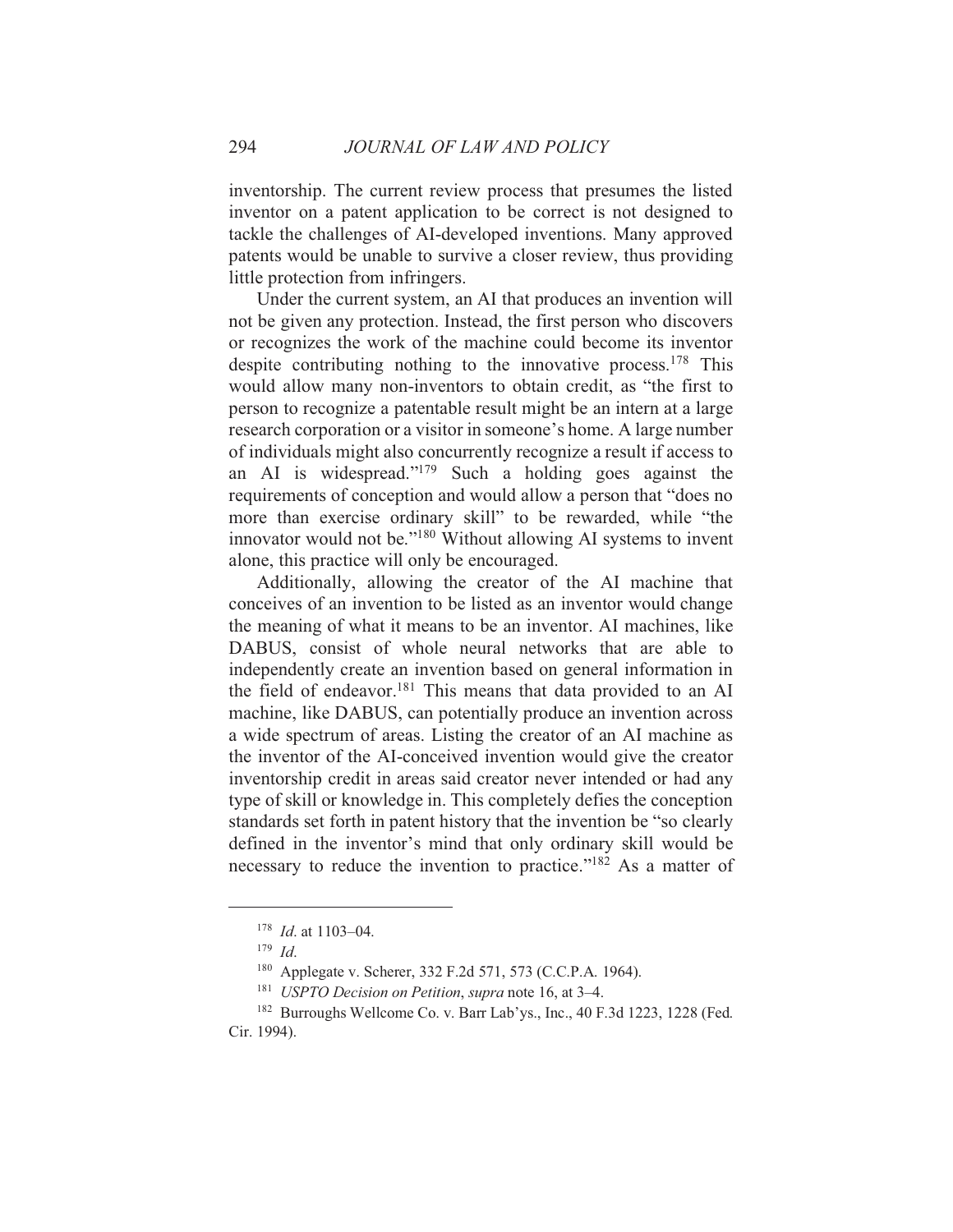public policy, it would be far easier to allow the listing of AI machines as inventors, rather than changing the well-settled patent standards for invention, namely conception.

Naming the person who feeds specific data to an AI machine, like DABUS, as the inventor would similarly change the meaning of what it means to be the inventor. AI machines, like DABUS, need only general sets of data to potentially conceive of inventions.<sup>183</sup> Giving inventorship credit to someone who simply inputs data and gets a novel invention based on said data does not satisfy the history of patent inventorship, which requires a "specific, settled idea, a particular solution to the problem at hand, not just a general goal or research plan he hopes to pursue."<sup>184</sup> However, there may be situations in which data sets are narrowly tailored towards achieving specific novel solutions, such that the invention has practically been discovered by the person supplying the data set. However, there would be difficulty drawing the line of when such a person tailored the data set enough to satisfy conception. This could potentially open the floodgates as those seeking to use the patented technology would assert the patent invalid by the erroneous listing of the inventor—an inquiry that would take resources to uncover.

If AI machine inventions are not afforded patent protection, their use will be discouraged in several industries. Although AI machines are not inherently "motivated to invent," allowing AI machine inventorship would incentivize the development of machines that are capable of inventing.<sup>185</sup> Protecting the inventions created through AI machines would provide financial incentives that would counter the "resource intensive" process to develop this kind of software.<sup>186</sup> Without such incentives, the impetus to develop these AI systems would be weakened given "the logistical, fairness, and efficiency problems such a situation would create."<sup>187</sup> In simpler terms, if inventorship credit can be obtained by someone who simply discovers the results of an AI system, then developing these systems would not be a safe investment.

<sup>&</sup>lt;sup>183</sup> USPTO Decision on Petition, supra note 16, at 3-4.

 $184$  *Id.* 

<sup>&</sup>lt;sup>185</sup> Abbott, *supra* note 171 at 1098, 1104.

 $186$  *Id.* 

 $187$  *Id.*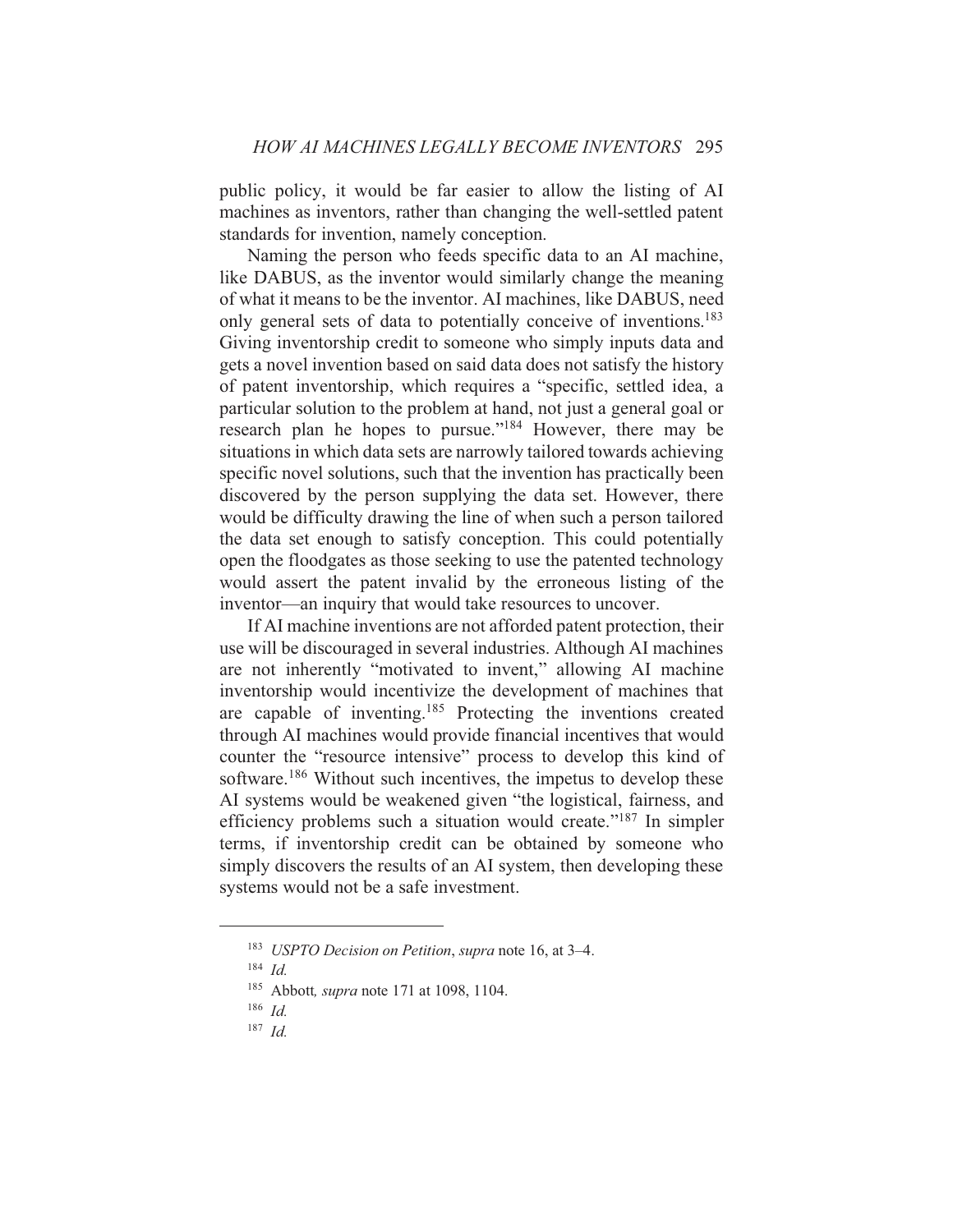296

Systems such as DABUS, which employ internal neural networks to reinforce and train their own system to find better and more novel ideas, are even adept at conceiving inventions.<sup>188</sup> But if the inventions of these machines are not allowed patent protection because the patent lacks a named inventor—other than the machine itself—two notable problems would arise. First, if the patent applicant leaves out a name, then the patent would be denied and the invention would not receive patent protection. Second, if the patent applicant tries to bypass the inventor requirement by submitting the name of an erroneous or non-deserving inventor, then one who "does no more than exercise ordinary skill" would receive credit.<sup>189</sup> This flies in the face of the intention of the inventorship requirement. Under this current system, those with AI-conceived inventions are coerced to file applications with someone who did not actually conceive the invention or receive no protection at all.

Policy justifications for denying AI machines inventorship credit are unclear and at best weak. If the USPTO wanted to take the stance that DABUS inherently could not be a sole inventor because of data inputs by its programmer, then it should have made that argument. Instead, the USPTO made an absolute declaration that only natural persons can be listed as inventors.<sup>190</sup> This will lead to the inducement of filing erroneous inventors, the stalling of innovation of AI machines, and distrust in the patent system.

#### B. How Would AI Inventorship Work?

The USPTO decision on the DABUS application must be overturned. Specifically, the Office must recognize that DABUS' neural nets allowed it to conceive of the invention, as required of any invention. Additionally, the Office must realize that its call for a natural person to be the inventor relies on two assumptions that contain errors. The first assumption is that the statutory language suggests only natural persons qualify. A closer reading of the language reveals that there is only a legal person requirement, not a

<sup>&</sup>lt;sup>188</sup> See The Recent Leap from Conscious to Sentient Machines, IMAGINATION ENGINES INC. (Mar. 25, 2021), http://www.imagination-engines.com/.

<sup>&</sup>lt;sup>189</sup> Applegate v. Scherer, 332 F.2d 571, 573 (C.C.P.A. 1964).

 $^{190}$  USPTO Decision on Petition, supra note 16, at 5.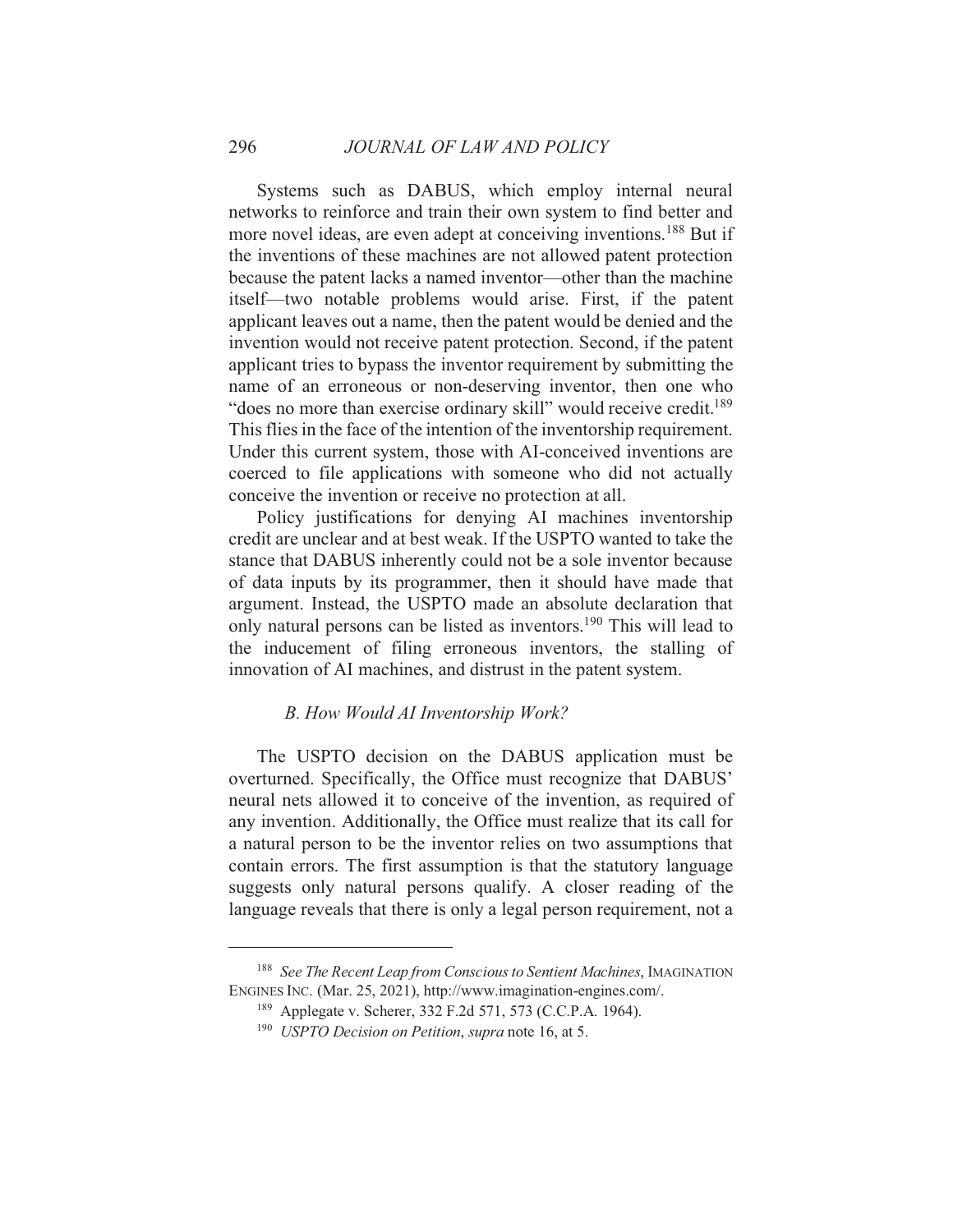natural person requirement. The second assumption is that the Conception Requirement can only be fulfilled by natural persons and thus, inventorship is limited to natural persons. This assumption has only been challenged by non-applicable legal persons corporations, government entities, and states—which cannot perform conception. AI machines, on the other hand, can arguably perform conception and can plausibly satisfy the Conception Requirement.

After the DABUS decision is overturned, the legal status of AI machines must be reviewed. Currently, AI machines have no legal status,<sup>191</sup> however there are no legal barriers preventing AI machines from obtaining legal personhood.<sup>192</sup> Any entity has legal status when it "has rights and obligations in accordance with law."<sup>193</sup> Accordingly, "when a legal system confers legal rights and obligations on an entity," that entity becomes a legal person.<sup>194</sup>

The most familiar example of the legal person is a corporation.<sup>195</sup> Although the construction of personhood is fictional—for natural persons and legal persons—it is "intended to be acted upon as though it were a fact."<sup>196</sup> Using this fictional construction allows for legal rights and obligations to be conferred onto corporations. As a result, corporations have certain rights and are subject to obligations (for example, contractual ones).<sup>197</sup> This legal personhood serves economic interests, and with such consideration, can be justified in having its personhood.<sup>198</sup>

While granting all AI systems legal personhood may be a challenge—since AI systems can vary depending on their intended usage and functions<sup>199</sup>—creativity machines that use their multiple

<sup>&</sup>lt;sup>191</sup> Roman Dremliuga et al., Criteria for Recognition of AI as a Legal Person, 12 J. POL. & L. 105, 106 (2019).

 $192$  *Id.* 

 $193$  *Id.* 

<sup>&</sup>lt;sup>194</sup> Joanna J. Bryson et al., *Of, For, and By the People: The Legal Lacuna of* Synthetic Persons, 25 ARTIFICIAL INTELLIGENCE AND LAW. 273, 278 (2017).

<sup>&</sup>lt;sup>195</sup> *Id.* at 278-79.

<sup>&</sup>lt;sup>196</sup> See Int'l Shoe Co. v. Washington, 326 U.S. 310, 316 (1945).

<sup>&</sup>lt;sup>197</sup> Bryson et al., *supra* note 194 at 279.

 $198$  *Id.* 

<sup>&</sup>lt;sup>199</sup> Christian E. Mammen et al., Artificial Intelligence and Patent Law: What Happens After DABUS?, NAT'L L. REV.  $(Aug. 13,$  $2020$ ).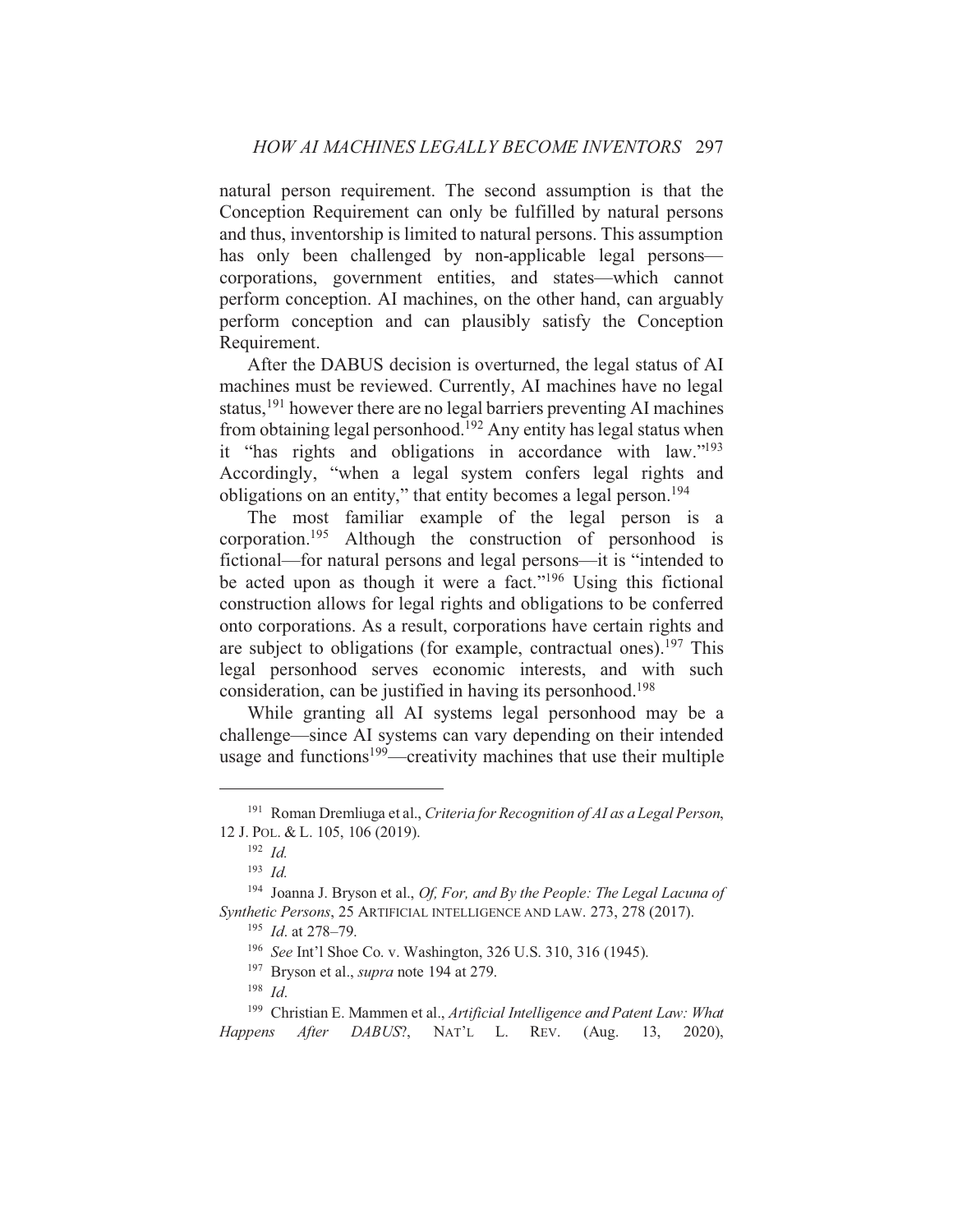neural nets to develop structures representing complex thoughts, like DABUS, should be granted legal personhood in the interests of inventorship.

The reservations preventing this construction derive from the propensity to think of legal personhood from a human viewpoint.<sup>200</sup> Observing legal personhood through a human lens has "le[]d lawmakers to declare humans to be persons that are incapable of exercising rights or owing duties and refuse to declare nonhumans to be persons," even if capable of exercising such rights and duties.<sup>201</sup> Using this humanistic model to shape our idea of personhood "becomes habitual, the forms grow rigid, the behavior patterns are fixed," so much so that "to work out new forms and theories... would severely tax the ingenuity of the [legal] profession."<sup>202</sup> This practice is felt throughout the legal landscape, as "we only confer personhood to nonnatural persons when it serves the interest of natural persons."203

If the patent system continues to draw arbitrary requirements for personhood, which stem from our own ideas of a "person," we prevent ourselves from appropriately regulating behavior. The legal personality of a natural person is as much of a fiction as the legal personality of artificial persons.<sup>204</sup> Both attributes of personality are mere creations of a jurist's mind.<sup>205</sup> Such a legal fiction allows the jurist to form "logical coherence to his thought."206 However, drawing certain restrictions around the fiction of personhood is to make the construction a "master rather than a servant."207 In other words, finding that "a corporation is a legal person for some purposes" and therefore, that it must "be a legal person for all

https://www.natlawreview.com/article/artificial-intelligence-and-patent-lawwhat-happens-after-dabus.

<sup>&</sup>lt;sup>200</sup> Alexis Dyschkant, *Legal Personhood: How We Are Getting It Wrong*, 2015 U. ILL. L. REV. 2075, 2078 (2015).

 $201$  *Id.* at 2080.

 $202$  *Id.* 

 $203$  *Id.* at 2079-80.

<sup>&</sup>lt;sup>204</sup> Bryant Smith, *Legal Personality*, 37 YALE L.J. 283, 293 (1928).

<sup>&</sup>lt;sup>205</sup> WESTEL W. WILLOUGHBY, THE FUNDAMENTAL CONCEPTS OF PUBLIC LAW 34 (1924).

 $206$  *Id.* 

 $207$  Smith, *supra* note 204, at 298.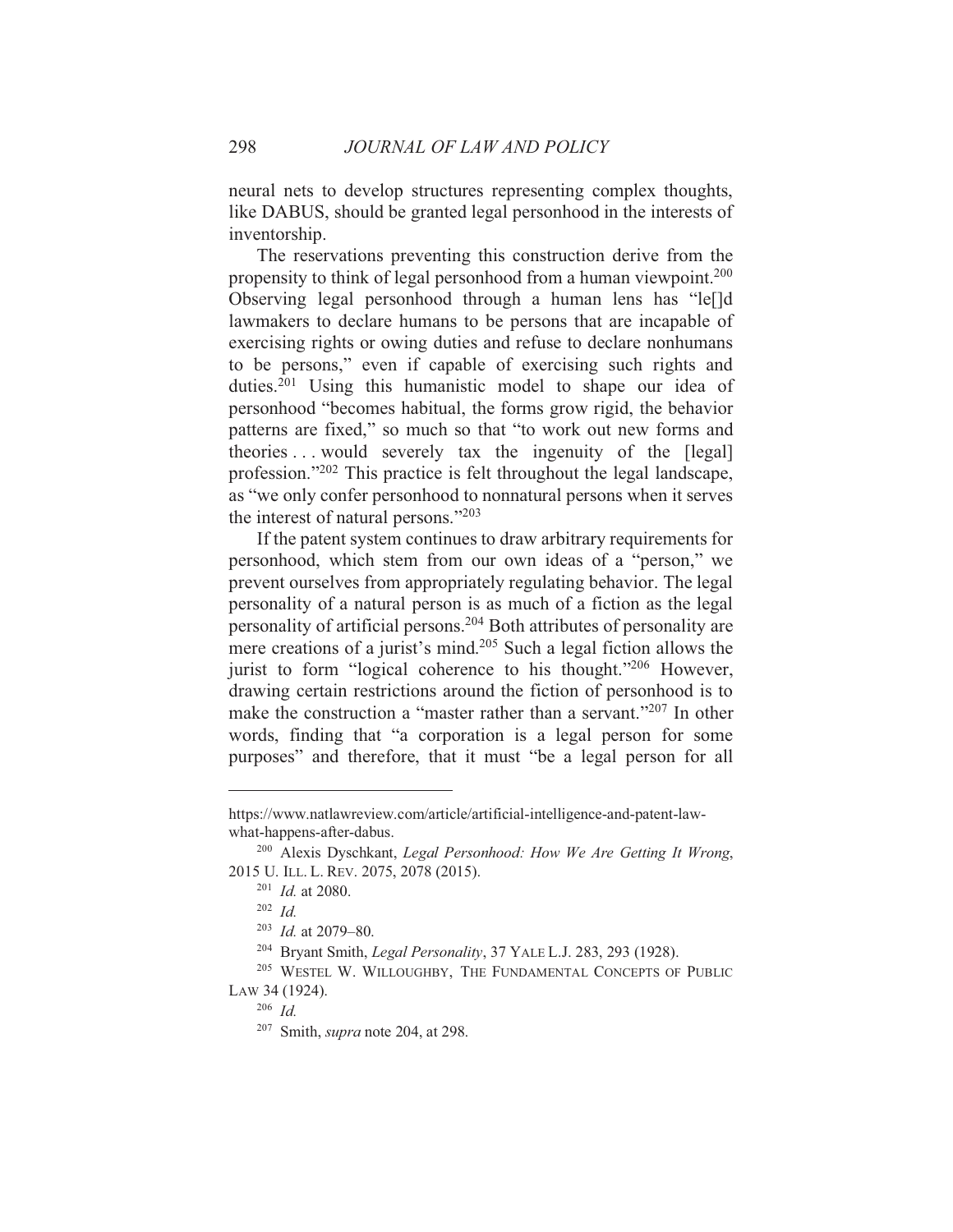purposes" is "to decide legal questions on irrelevant considerations without inquiry into their merits."208 The purpose of legal personhood is to regulate behavior.<sup>209</sup> If a ship becomes a legal person—as one has in the past<sup>210</sup>—it is because it has been decided that "its personality is an effective instrument to control in certain particulars the conducts of its owner or of other human beings."<sup>211</sup> In general, deciding that all legal persons must conform within similar confines is to attach absolute value to a fictional concept. Allowing legal personality to serve, rather than be served, means to allow personhood to extend to boundaries beyond its current scope.

With respect to AI machines, legal personhood should be employed to serve our interests. This does not come from a desire for social recognition in order to achieve protection over a being's legal interests, as it does in the form of animal rights.<sup>212</sup> The legal rights for AI are more similar to the way that corporations' status as legal persons is derived from the "benefits of local societies, society, or humanity as a whole." $2^{13}$  In order to serve the impending needs surrounding the field of AI, legal personhood must be granted to AI. In particular, AI machines that conceive inventions should be granted a limited legal personhood that allows them to receive inventorship credit to patents. There would be no further rights conferred to the AI, only those to extent that allow it to be listed on patent applications as the sole inventor or a co-inventor. In other words, the AI machine would not be the assignee—the person who has an ownership interest in the legal rights a patent grants.

Granting AI machines legal personhood status likely will not resolve all the complications of AI inventorship. Questions remain about how AI machines would navigate the legal landscape of patents—such as how, if at all, AI machines could apply for patents, own property, or pursue legal action in the case of infringement. The considerations are far-reaching, and only more questions will arise given the novelty of the situation. Before AI machines obtain more

 $208$  *Id.* 

 $209$  *Id.* at 296.

<sup>&</sup>lt;sup>210</sup> Tucker v. Alexandroff, 183 U.S. 424, 438 (1902).

<sup>&</sup>lt;sup>211</sup> Smith, *supra* note 204, at 296.

 $212$  Roman Dremliuga et al., *supra* note 191, at 111 (discussing the socioeconomic necessity of corporate personhood).

 $^{213}$  *Id.* (discussing the socioeconomic necessity of corporate personhood).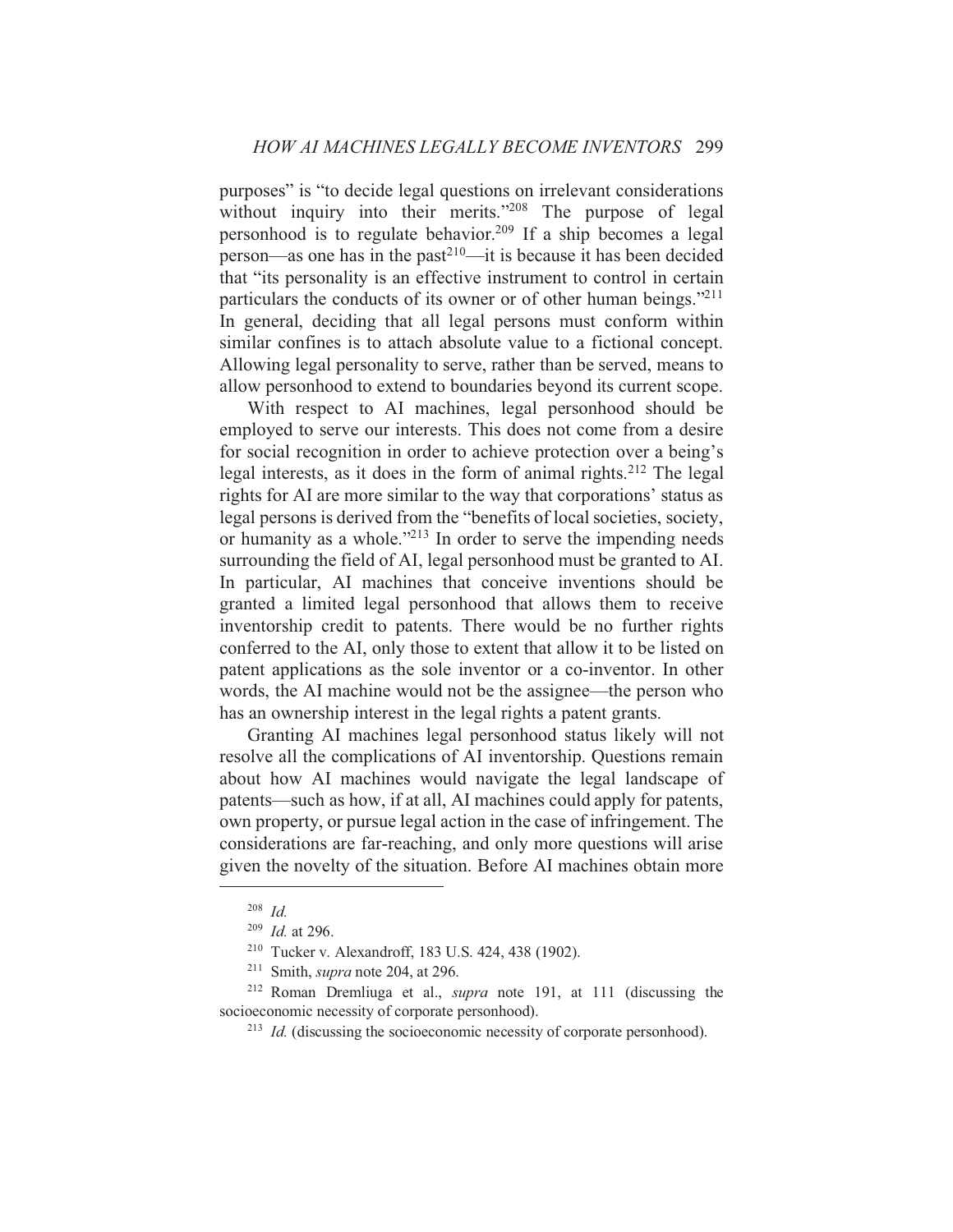sentience, the law of legal incapacity can be applied to AI inventors to extend certain legal rights for patent purposes that would be limited in scope.<sup>214</sup>

Black's Law Dictionary defines "legally incapacitated" as "an impairment or mental or physical deficiency which makes one unable to participate in court proceedings or to form a legally binding agreement. A person who lacks capacity does not possess the ability to make rational decisions."<sup>215</sup> In other words, a legally incapacitated person is unable "both to understand information relevant to making a decision and to understand the potential consequences of making—or not making—that decision."<sup>216</sup> One of the most common causes of legal incapacitation for humans is dementia.<sup>217</sup> In the case of dementia, its effects—severe memory loss, confusion, and the inability to perform tasks independently call for legal incapacity.<sup>218</sup> The inability of these persons to exercise their rights does not eliminate all of his or her rights under the Fourteenth Amendment.<sup>219</sup> Therefore, a legally incapacitated person is still considered a legal person, because they retain some legal rights. Accordingly, AI machines should be classified as legally incapacitated legal persons.

Title 35 of U.S.C. § 117 states that "[l]egal representatives of deceased inventors and of those under legal incapacity may make application for patent upon compliance with the requirements and on the same terms and conditions applicable to the inventor."220 In addition, 37 C.F.R. § 1.43 allows for the legal representative to make the oath or declaration required in a patent application on behalf of

<sup>&</sup>lt;sup>214</sup> Legally Incapacitated, BLACK'S LAW DICTIONARY (2d ed. 1910).

 $215$  *Id.* 

<sup>&</sup>lt;sup>216</sup> Kristin Booth Glen, Changing Paradigms: Mental Capacity, Legal Capacity, Guardianship, and Beyond, 44 COLUM. HUM. RTS. L. REV. 93, 94  $(2012).$ 

<sup>&</sup>lt;sup>217</sup> Understanding Legal Incapacity and How It is Determined, INDIGO FAM. L., https://indigofamilylaw.com/understanding-legal-incapacity-and-how-it-isdetermined-2/ (last visited Nov. 8, 2020).

 $218$  *Id.* 

 $219$  Cruzan v. Missouri, 497 U.S. 261, 280-82 (1990) (emphasizing the state's interest in preserving life of legal persons).

 $220$  35 U.S.C. 8 117.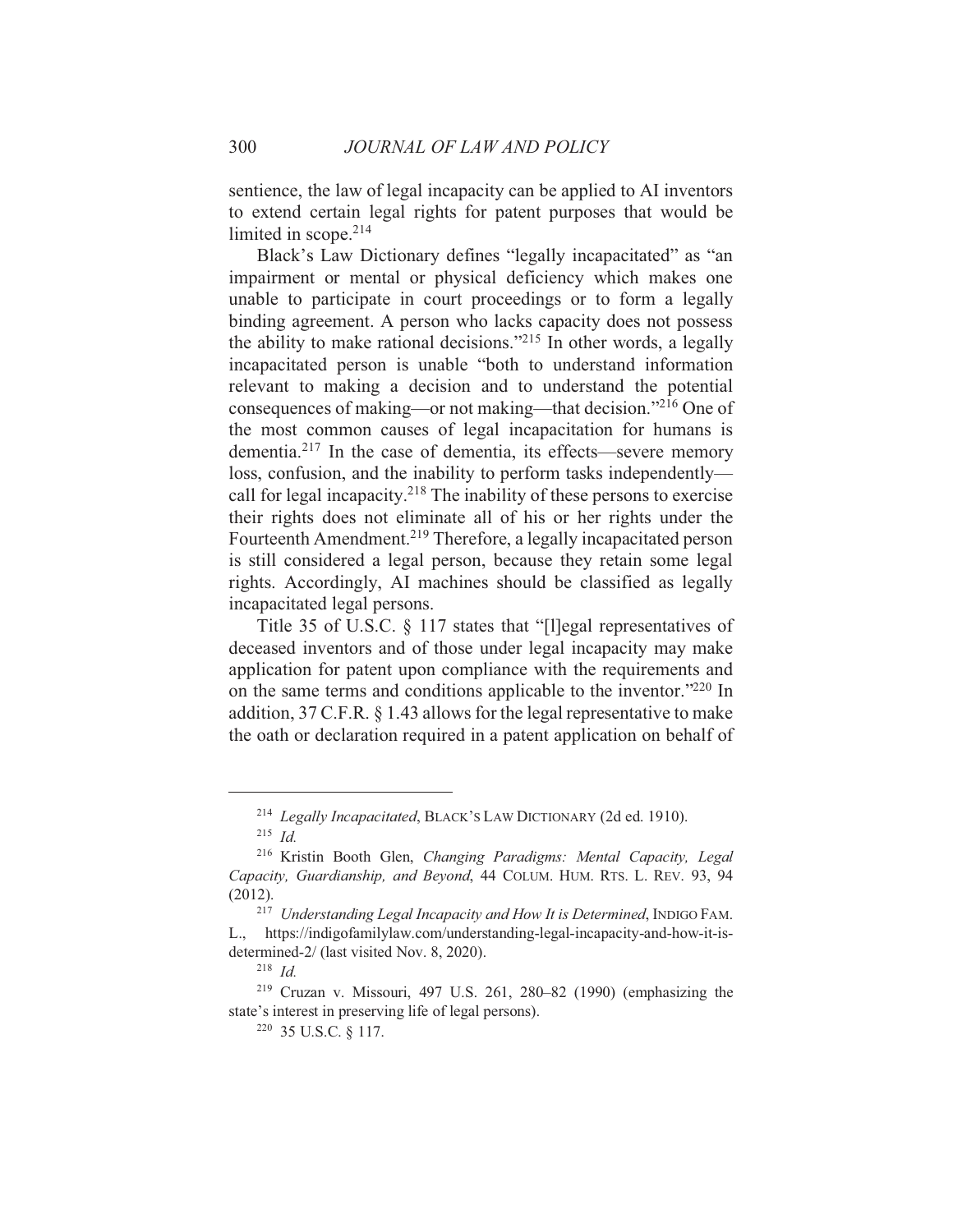the legally incapacitated.<sup>221</sup> If AI machines are considered legally incapacitated legal persons, their representatives will be able to file a patent and make an oath or declaration on its behalf. This circumvents the raised objections by the USPTO on DABUS' inability to make an oath or declaration.

There is still a question as to who would serve as the legal representative of AI machines. Legal representatives are those "who represent or stand in the place of another under authority recognized by law especially with respect to the other's property or interests."<sup>222</sup> For example, a legal representative of a legally incapacitated adult is granted the authority to make health care decisions on behalf of the individual.<sup>223</sup> In general, to become a legal representative of a person who lacks legal capacity, one must petition the local probate court.<sup>224</sup> This petition demonstrates that the person is mentally incapacitated and, if granted, appoints a guardian.<sup>225</sup> However, this process should not necessarily be required for AI machines in the limited legal capacity argued for in this Note. Instead, when AI machines are given legal personhood, they should by default be deemed legally incapacitated, effectively narrowing the scope of rights legally conferred. The owner of the AI machine should automatically become the legal representative of the AI machine when it obtains legal personhood. Since the owner of the AI machine becomes the legal representative of the AI machine, they would be allowed to file a substitute statement in lieu of an oath or declaration under 37 C.F.R.  $\frac{1.64^2}{6}$  Additionally, the owner of the AI machine should automatically become the assignee over the

 $221$  37 C.F.R. § 1.43 (2018).

 $222$  Legal Representative, MERRIAM-WEBSTER DICTIONARY, https://www.merriam-webster.com/legal/legal%20representative (last visited Nov. 8, 2020).

<sup>&</sup>lt;sup>223</sup> U.S. DEP'T OF HEALTH AND HUM. SERVS., PERS. REPRESENTATIVES: 45 https://www.hhs.gov/hipaa/for-professionals/privacy  $C.F.R.$  $164.502(G)$ . /guidance/personal-representatives/index.html (last visited Nov. 8, 2020).

<sup>&</sup>lt;sup>224</sup> Jim Treebold, How to Legally Declare Someone as Mentally Incompetent?, ENCYCLOPEDIA.COM (June 12, 2018),

https://www.encyclopedia.com/articles/how-to-legally-declare-someone-asmentally-incompetent/.

 $225$  Id.

<sup>&</sup>lt;sup>226</sup> 37 C.F.R. § 1.64 (2018).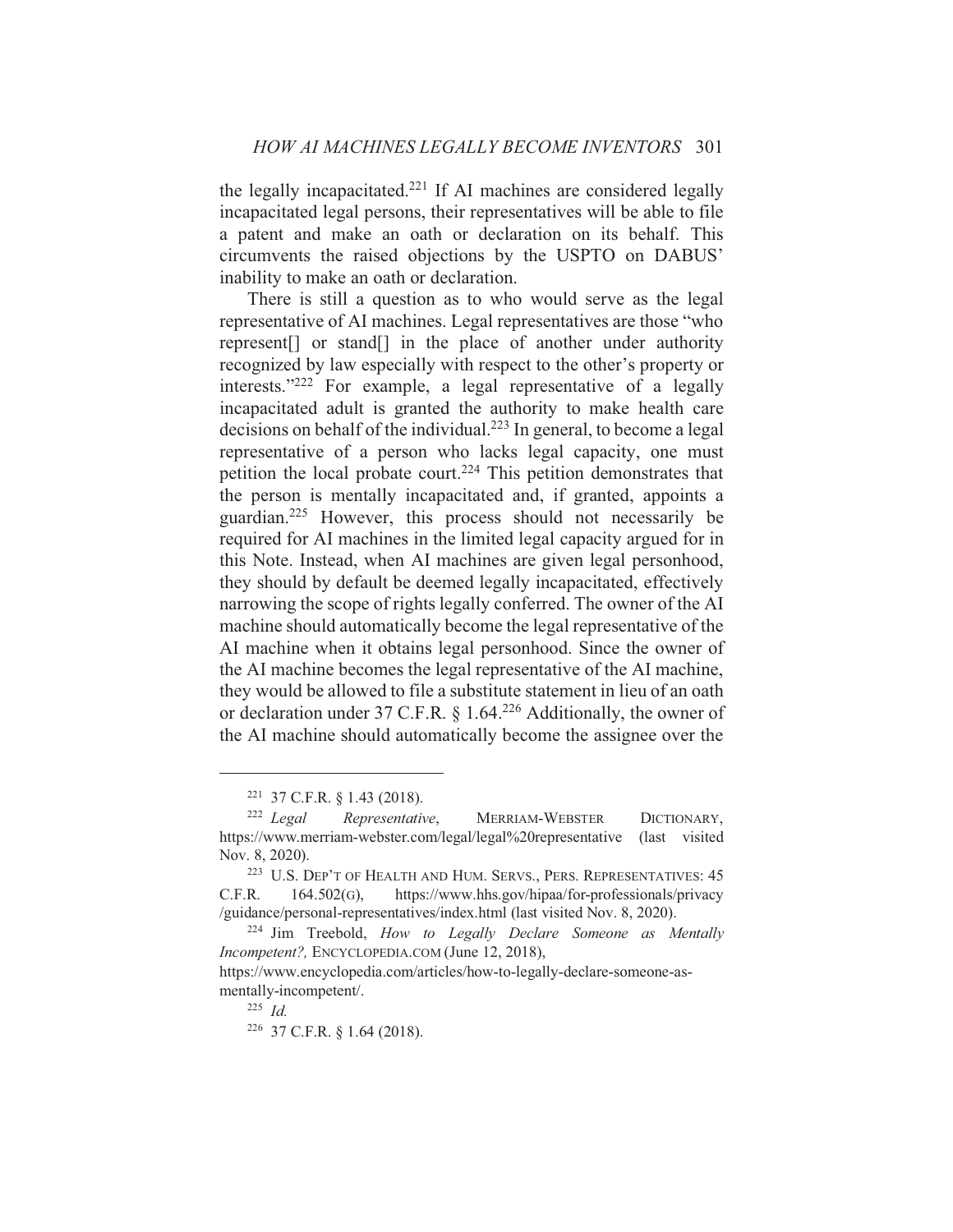patent of the invention. This would mean that the owner of the AI receives all the protective rights conferred upon the award of a patent.

Legal personhood status should be conferred onto an AI when it has sufficiently conceived an invention. In other words, when an AI machine invents something that the owner of the AI machine files a patent for, the machine's legal personhood status becomes subject to review. The proposed fact finder would be the USPTO. If the USPTO finds that the AI machine sufficiently conceived of the invention such that is patent worthy, then legal personhood should be conferred upon the AI machine. This would involve changing the prerequisite to inventorship by the USPTO: if an AI machine is listed as an inventor, the patent should be scrutinized to see if there was sufficient conception by the AI machine before the patent is rejected. If there is sufficient conception, then the AI machine's legal status should be permitted. Therefore, the status of personhood for AI machines would be governed by the patent system — the very same system that denied personhood in the first case.

#### CONCLUSION

AI machines like DABUS should receive inventor credit on inventions they conceive. Policy considerations—such as the expected increase of improper naming of inventors if these AI machines are not allowed to be listed—and the continued development and use of these technologies—and thus, AI-created inventions—demand it so. The USPTO and federal courts would be ill-equipped to deal with the impending implications and costly litigation involving AI-created inventions if the correct inventor an AI system—was not allowed to be credited. Additionally, allowing DABUS and similar AI machines to be rewarded with a patent from its invention would serve the original intention of the patent statutes.<sup>227</sup> The first codified patent statutes in 1952 held that "[w]hoever invents or discovers any new and useful process, machine, manufacture, or composition  $\dots$  may obtain a patent."<sup>228</sup> Although, the statute was a rudimentary version of patent law, the

<sup>&</sup>lt;sup>227</sup> See 35 U.S.C. § 101 (1952).

<sup>&</sup>lt;sup>228</sup> Id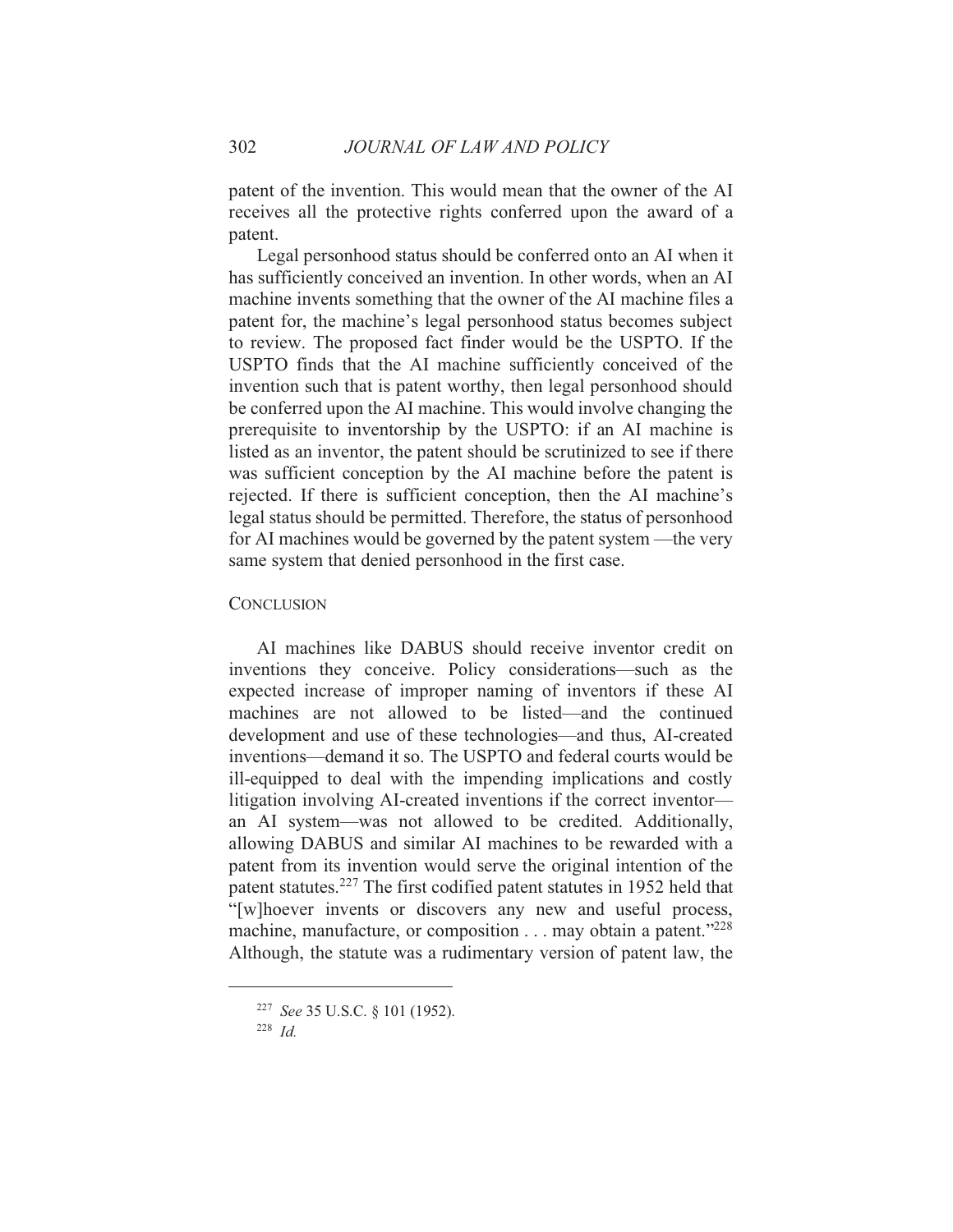underlying idea was to reward the patent to whoever actually came up with it. Modern jurisprudence has refined this to require conception by the inventor, obtained when "the idea is so clearly defined in the inventor's mind that only ordinary skill would be necessary to reduce the invention to practice, without extensive research or experimentation."229

AI machines such as DABUS that contain filters, which challenge and strengthen the idea until it is novel, satisfy this Conception Requirement.<sup>230</sup> In the interests of the integrity of the patent system, inventorship should be satisfied by this condition alone. However, the Federal Circuit and USPTO have set a prerequisite of natural person status to qualify for patents.<sup>231</sup> This requirement was implemented based on the language of provisions of the Title 35 of the U.S.C.<sup>232</sup> However, nothing inherent in the language of these patent statutes mandates that inventors be natural persons. In fact, the terms of this language have been used to apply to several legal/artificial persons.<sup>233</sup> Instead of the Natural Person Requirement, the USPTO and the Federal Circuit must recognize a Legal Person Requirement. In other words, inventorship should be extended to any entity that conceived of the invention and has status as a legal person.

Thus, in order for AI machines to be eligible for inventorship on patents, their legal status must be recognized. Historically, legal status has been conferred onto non-natural persons in order to serve the human interests.<sup>234</sup> The recognition of the proper inventor or inventors on a patent is a sufficient interest to protect the validity and belief in the patent system. Additionally, the consequences of not adopting such a practice would null the enforceability of many patents. Therefore, it is critical that AI machines that conceive inventions are granted legal status. Finally, in order to handle and bypass the complications of these AI machines' lack of cognitive

<sup>&</sup>lt;sup>229</sup> Burroughs Wellcome Co. v. Barr Lab'ys., Inc., 40 F.3d 1223, 1228 (Fed. Cir. 1994).

<sup>&</sup>lt;sup>230</sup> See IMAGINATION ENGINES INC., supra note 188.

<sup>&</sup>lt;sup>231</sup> USPTO Decision on Petition, supra note 16, at 5.

 $232$  *Id.* 

<sup>&</sup>lt;sup>233</sup> See Santa Clara Cnty. v. S. Pac. R.R. Co., 118 U.S. 394 (1886); see also McCutcheon v. FEC, 572 U.S. 185 (2014).

<sup>&</sup>lt;sup>234</sup> Smith, *supra* note 204, at 296.